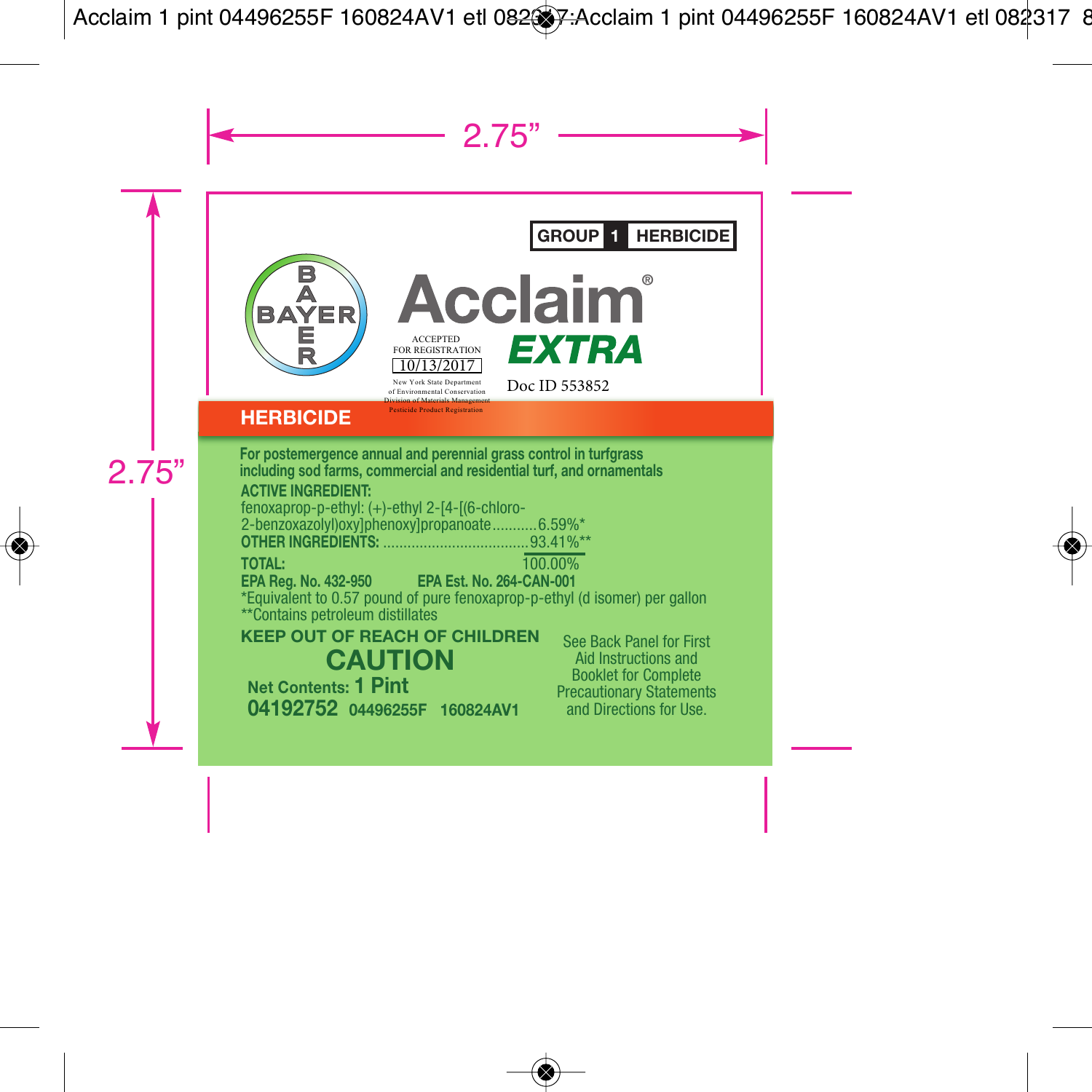#### **For MEDICAL and TRANSPORTATION Emergencies ONLY Call 24 Hours A Day 1-800-334-7577**

## **For PRODUCT USE Information Call 1-800-331-2867**

|                  | <b>FIRST AID</b>                                                                                                                                                                                                                                        |
|------------------|---------------------------------------------------------------------------------------------------------------------------------------------------------------------------------------------------------------------------------------------------------|
| Πf<br>swallowed: | · Immediately call a poison control center or doctor.<br>. Do not induce vomiting unless told to do so by a poison control<br>center or doctor.<br>• Do not give any liquid to the person.<br>• Do not give anything by mouth to an unconscious person. |
| If in eyes:      | . Hold eyes open and rinse slowly and gently with water for 15 -<br>20 minutes. Remove contact lenses, if present, after the first 5<br>minutes, then continue rinsing.<br>• Call a poison control center or doctor for treatment advice.               |

#### 2.75" **PRECAUTIONARY STATEMENTS HAZARDS TO HUMANS AND DOMESTIC ANIMALS CAUTION**

Causes moderate eye irritation. Harmful if swallowed. Avoid contact with eyes or clothing. **Personal Protective Equipment (PPE)**

## **Applicators and other handlers must wear:**

Long-sleeved shirt and long pants, shoes plus socks.

Follow manufacturer's instructions for cleaning/maintaining PPE. If no such instructions for washables, use detergent and hot water. Keep and wash PPE separately from other laundry.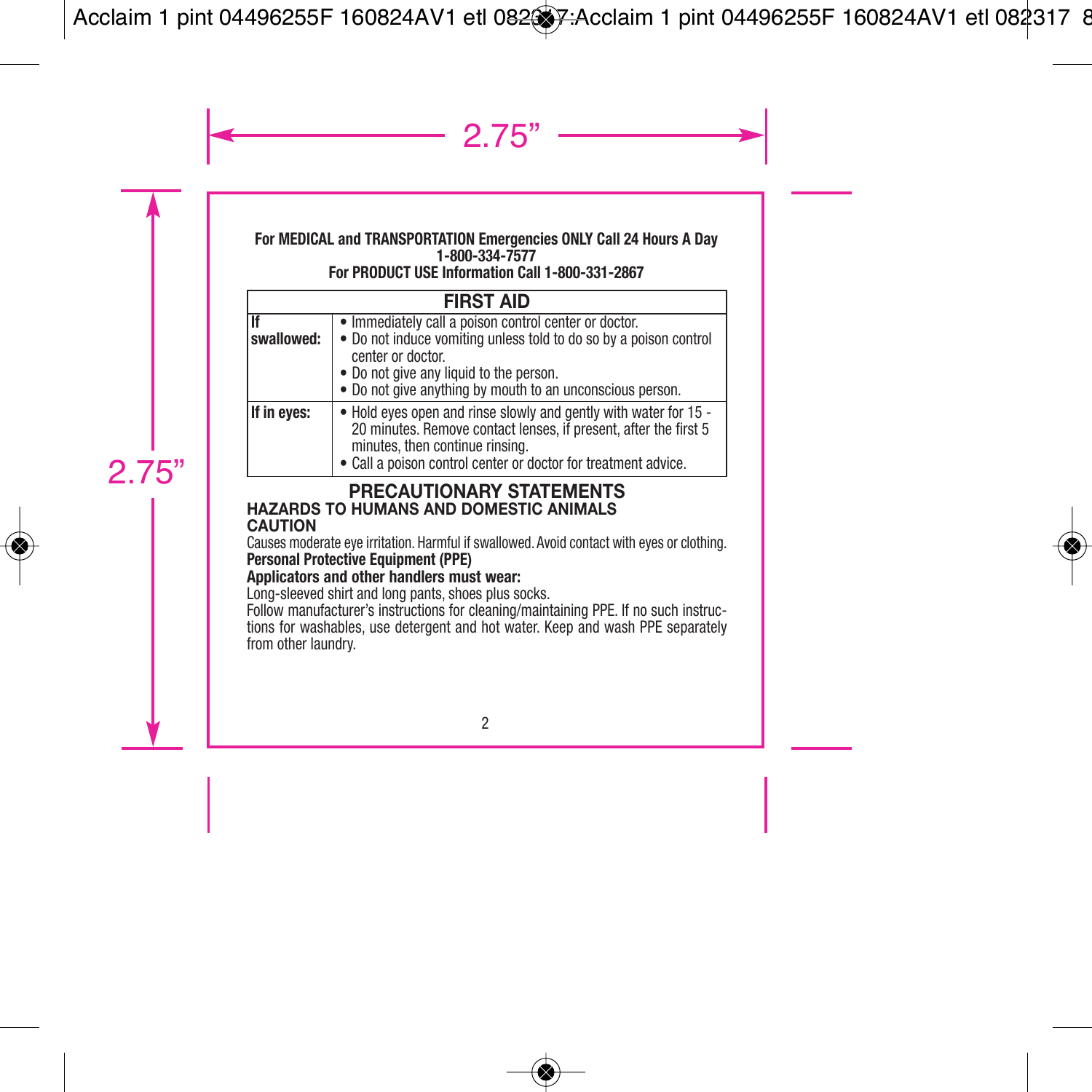# **USER SAFETY RECOMMENDATIONS**

Users should:

- Wash hands thoroughly with soap and water before eating, drinking, chewing gum, using tobacco, or using the toilet.
- Remove clothing/PPE immediately if pesticide gets inside. Then wash thoroughly and put on clean clothing.
- Remove PPE immediately after handling this product. Wash the outside of gloves before removing. As soon as possible, wash thoroughly and change into clean clothing.

# **ENVIRONMENTAL HAZARDS**

This pesticide is toxic to fish and aquatic invertebrates. For terrestrial uses, do not apply directly to water, or to areas where surface water is present or to intertidal areas below the mean high water mark. Do not apply when weather conditions favor runoff or drift. Do not contaminate arable land and/or water when disposing of equipment washwaters.

## **PRODUCT INFORMATION**

Acclaim® Extra Herbicide is a water emulsion formulation containing 0.57 pound of active ingredient per gallon. Acclaim Extra Herbicide is used for postemergence control of annual grass weeds and suppression of some perennial grass weeds in established turfgrass and ornamental species. Acclaim Extra Herbicide does not control broadleaf weeds or sedges.

Acclaim Extra Herbicide is absorbed through the foliage. Thorough coverage is important. Visual injury on the grass weed is evident approximately 4 to 10 days after application (dependent upon environmental conditions) but control of the grass weeds will take 12 to 21 days. Visible effects begin as a chlorosis (yellowing) and/or reddening of the leaf surface followed by death of the weed.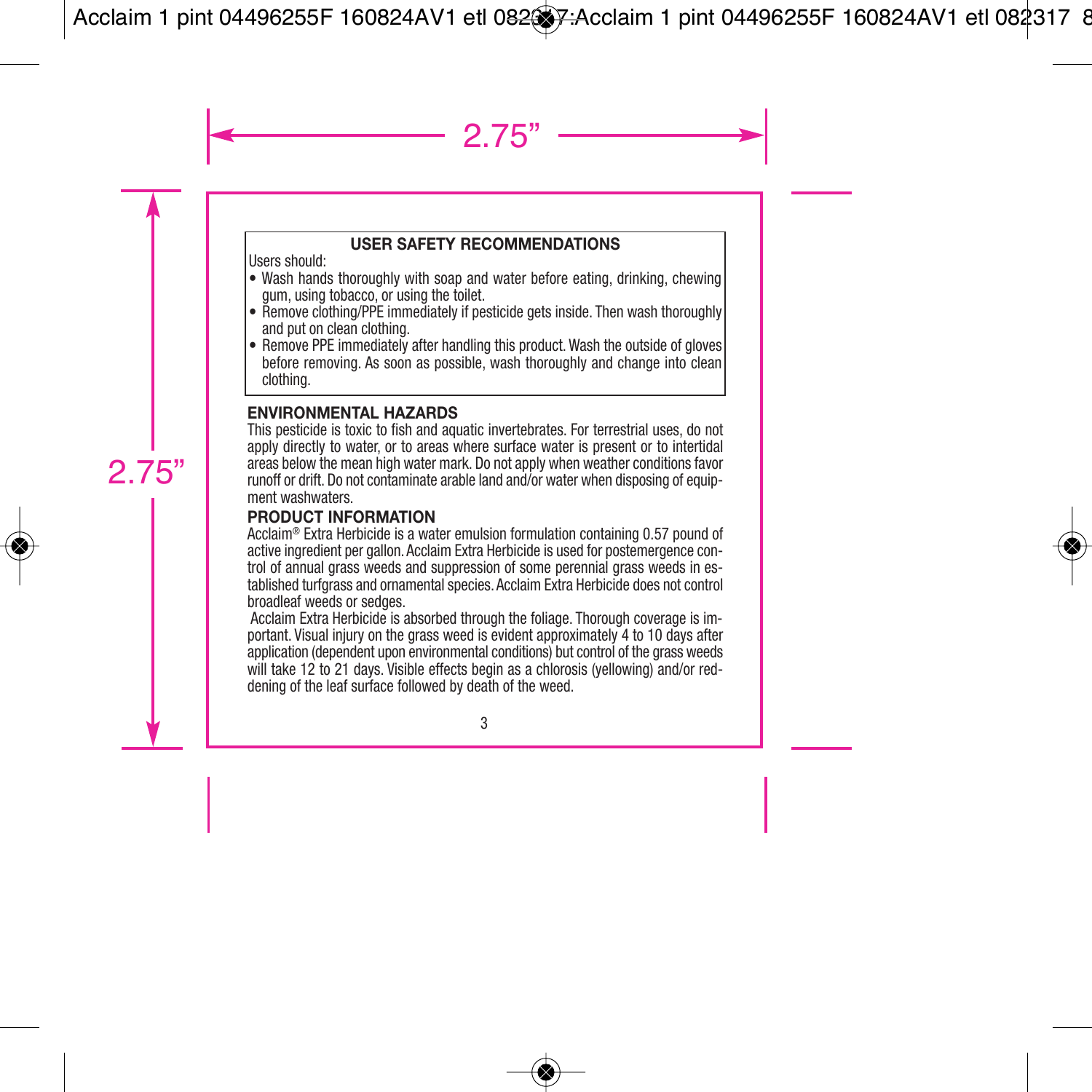# **DIRECTIONS FOR USE**

#### **It is a violation of Federal law to use this product in a manner inconsistent with its labeling.**

#### **Do not apply until you have read the entire label.**

Do not apply this product in a way that will contact workers or other persons, either directly or through drift. Only protected handlers may be in the area during applica tion.

For any requirements specific to your State or Tribe, consult the agency responsible for pesticide regulation.

# **AGRICULTURAL USE REQUIREMENTS**

Use this product only in accordance with its labeling and with the Worker Protection Standard, 40 CFR part 170. This Standard contains requirements for the protection of agricultural workers on farms, forests, nurseries, and greenhouses, and handlers of agricultural pesticides. It contains requirements for training, decontamination, no tification, and emergency assistance. It also contains specific instructions and ex ceptions pertaining to the statements on this label about personal protective equipment (PPE), and restricted-entry intervals. The requirements in this box only apply to uses of this product that are covered by the Worker Protection Standard. Do not enter or allow worker entry into treated areas during the restricted-entry interval (REI) of 24 hours.

PPE required for early entry to treated areas that is permitted under the Worker Protection Standard and that involves contact with anything that has been treated, such as plants, soil, or water, is: coveralls, chemical resistant gloves such as: butyl rubber  $> 11$  mils; or natural rubber  $> 14$  mils; or neoprene rubber  $> 14$  mils; or nitrile  $rubber > 14$  mils, shoes plus socks.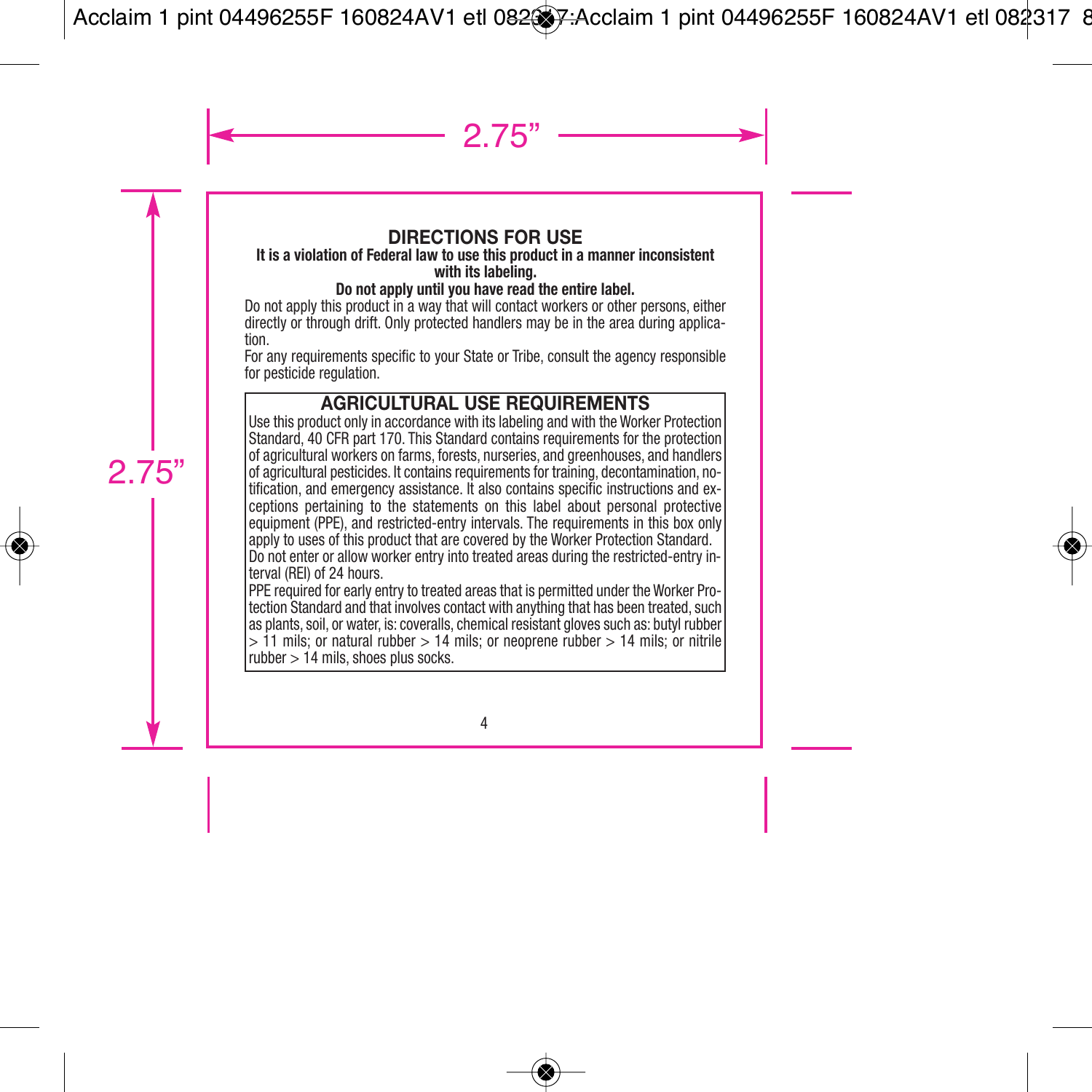# **NONAGRICULTURAL USE REQUIREMENTS**

The requirements in this box apply to uses of this product that are NOT within the scope of the Worker Protection Standard for agricultural pesticides (40 CFR Part 170). The WPS applies when this product is used to produce agricultural plants on farms, forests, nurseries, or greenhouses. The uses on commercial and residential turf, ornamentals, and rights-of-way are not within the scope of the WPS. Keep unprotected persons out of treated areas until sprays have dried.

#### **DIRECTIONS FOR USE IN TURFGRASS SPECIES**

**Acclaim Extra Herbicide can be applied as a broadcast application to all cultivars of the following turfgrass species:**

| <b>Common Name</b>  | <b>Scientific Name</b> |
|---------------------|------------------------|
| Kentucky bluegrass  | Poa pratensis          |
| Perennial ryegrass  | Lolium perenne         |
| Fine fescue         | Festuca rubra          |
| Tall fescue         | Festuca arundinaceae   |
| Annual bluegrass    | Poa annua              |
| Zoysia grass        | Zoysia spp.            |
| Creeping Bentgrass* | Agrostis palustris     |

\*Follow special *Directions For Use On Bentgrass Turf.*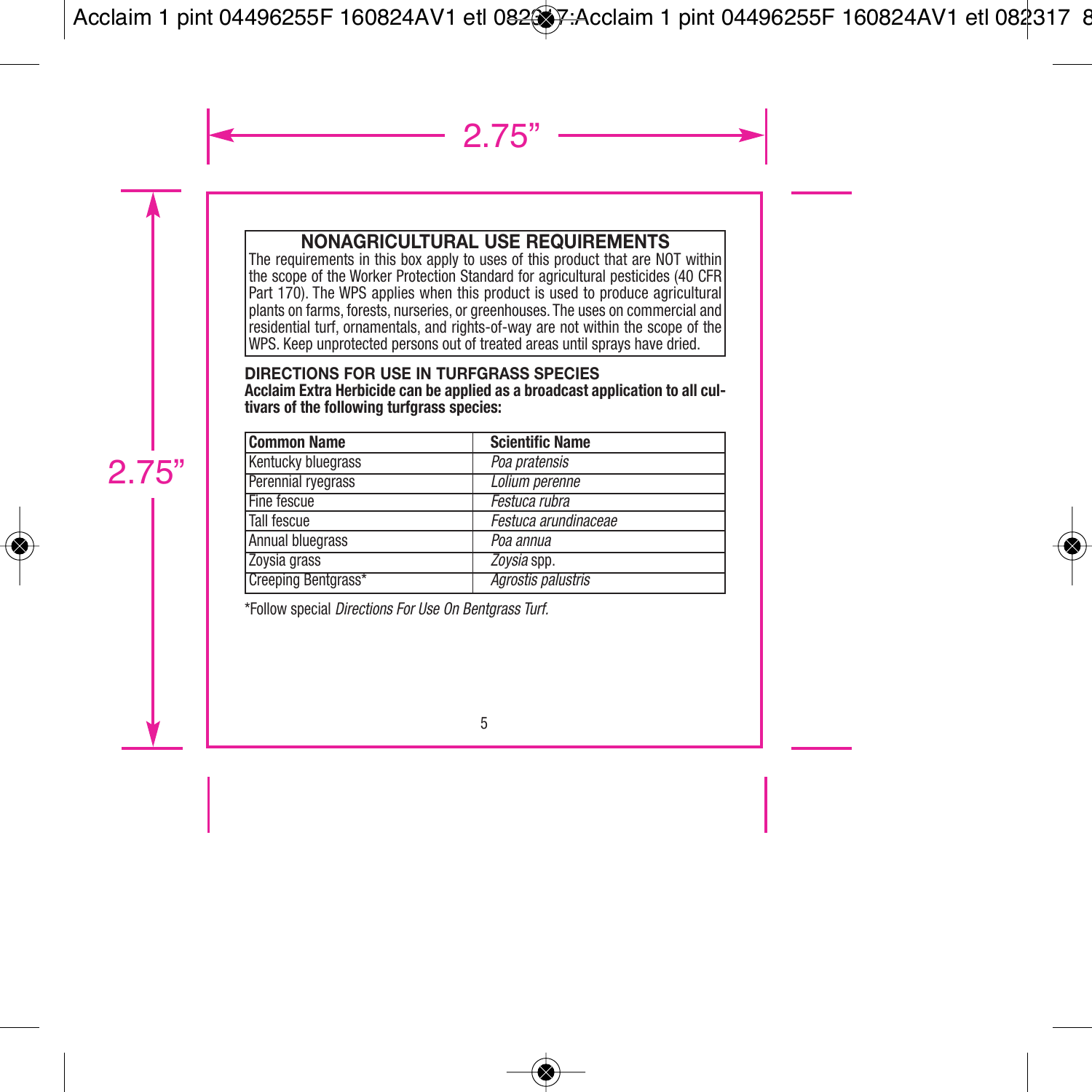#### **WEED SPECIES CONTROLLED Acclaim Extra Herbicide will control the following annual grass weeds:**

| <b>Common Name</b>           | <b>Scientific Name</b> |
|------------------------------|------------------------|
| Smooth crabgrass             | Digitaria ischaemum    |
| Large crabgrass              | Digitaria sanguinalis  |
| Goosegrass, silver crabgrass | Eleusine indica        |
| Barnyardgrass                | Echinochloa crus-galli |
| <b>Foxtail species</b>       | Setaria spp.           |
| Panicum species              | Panicum spp.           |
| Johnsongrass (seedling)      | Sorghum halepense      |
| Sandbur                      | Cenchrus incertus      |
| Sprangletop                  | Leptochloa spp.        |
| Japanese Stiltgrass          | Microstegium vimineum  |

#### **WEED SPECIES SUPPRESSED**

#### **Acclaim Extra Herbicide will temporarily suppress the growth of the following perennial grass weeds:**

| Common Name Scientific Name |                   |
|-----------------------------|-------------------|
| Common bermudagrass         | Cynodon dactylon  |
| Johnsongrass (rhizome)      | Sorghum halepense |

Acclaim Extra Herbicide will suppress the growth of common Bermudagrass and rhizome Johnsongrass. Apply Acclaim Extra Herbicide at 20 fl oz/A (0.46 fl oz/1,000 sq ft) as soon as common Bermudagrass or rhizome Johnsongrass begins growth. Repeat applications of Acclaim Extra Herbicide every 28 to 35 days to continue growth suppression of these species. Do not apply more than a total of 120 fl oz per acre (2.75 fl oz/1,000 sq ft) per year.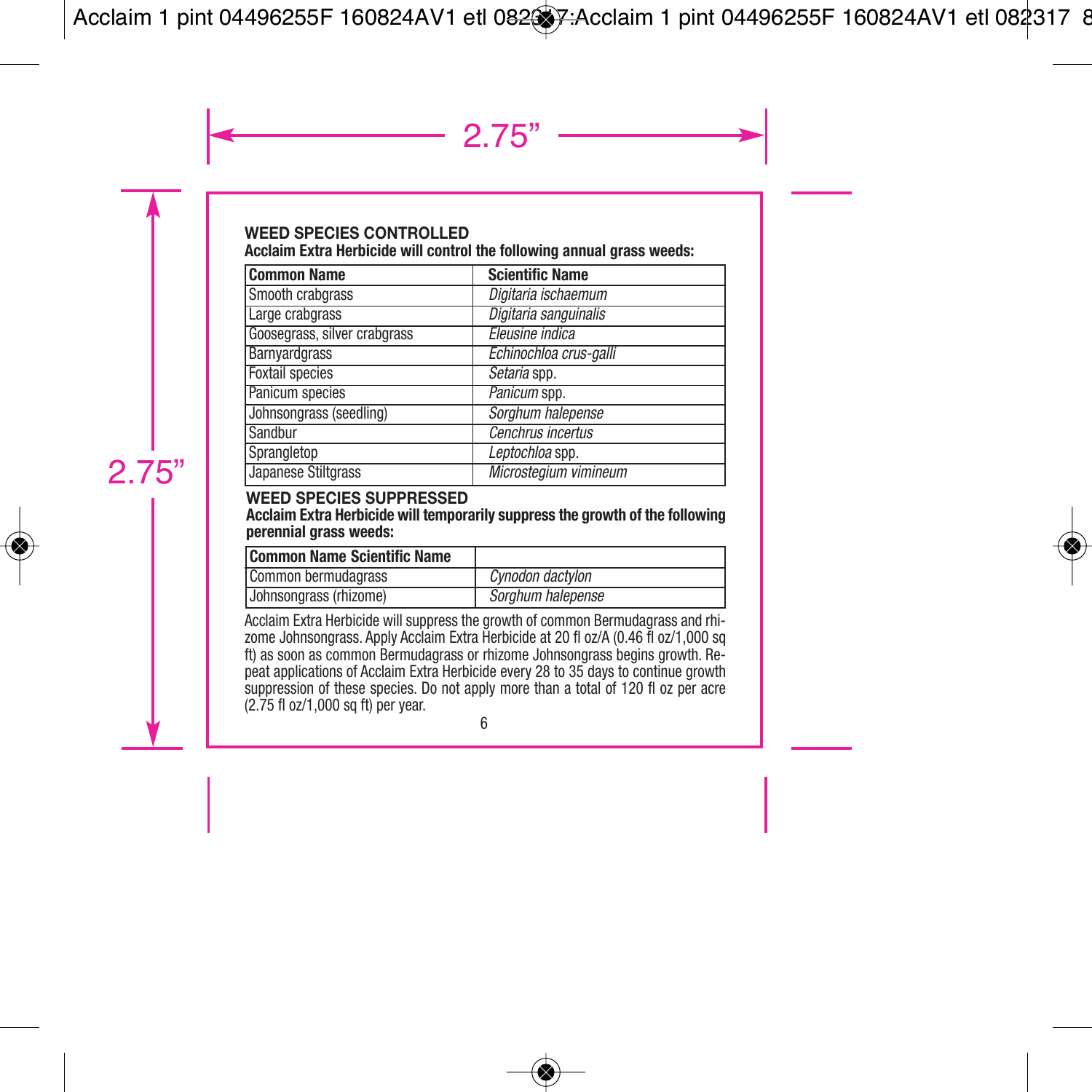## **RESISTANCE MANAGEMENT**

Fenoxaprop-p-ethyl, the active ingredient in Acclaim Extra, is a Group 1 herbicide (Acetyl CoA Carboxylase Inhibitor) based on the mechanism of action classification system of the Weed Science Society of America. Continual use of any herbicide with the same mechanism of action may lead to selection of resistant weed populations and reduction in efficacy. To manage the development and spread of resistant weed populations in turfgrass, use multiple herbicide mechanisms of action in mixture, sequence or rotation. Use herbicides at their full specified label rates for the hardest to control weed species present and in conjunction with sound cultural practices to enhance turfgrass competitiveness. Scout sites early and often to keep weeds under control. Monitor sites after herbicide application to ensure control was achieved and to avoid allowing surviving weeds to reproduce by seed or to proliferate vegetatively. Clean equipment between sites to minimize weed spread.

Contact your local extension specialist and /or Bayer representative for additional resistance management or IPM recommendation. Also for more information on Weed Resistance Management, visit the Herbicide Resistance Action Committee (HRAC) on the web at **http://www.hracglobal.com.**

## **APPLICATION INFORMATION**

Acclaim Extra Herbicide is a systemic herbicide which controls only grasses which are emerged at the time of spraying. Young, actively growing grass weeds are more easily controlled than larger grass weeds. Use 40-80 gallons of product per acre for thorough coverage. Refer to the following application rate and timing chart for application rates and timing of application. Avoid applications to turfgrass under stress due to lack of moisture, chemical injury or temperature extremes.

## **SPRAY DRIFT**

- Select nozzles and pressure that deliver medium or coarser spray droplets as indicated in nozzle manufacturer's catalogs and in accordance with ASABE Standard S-572.
- Applicators may spray only when wind speed is between 3 and 10 mph.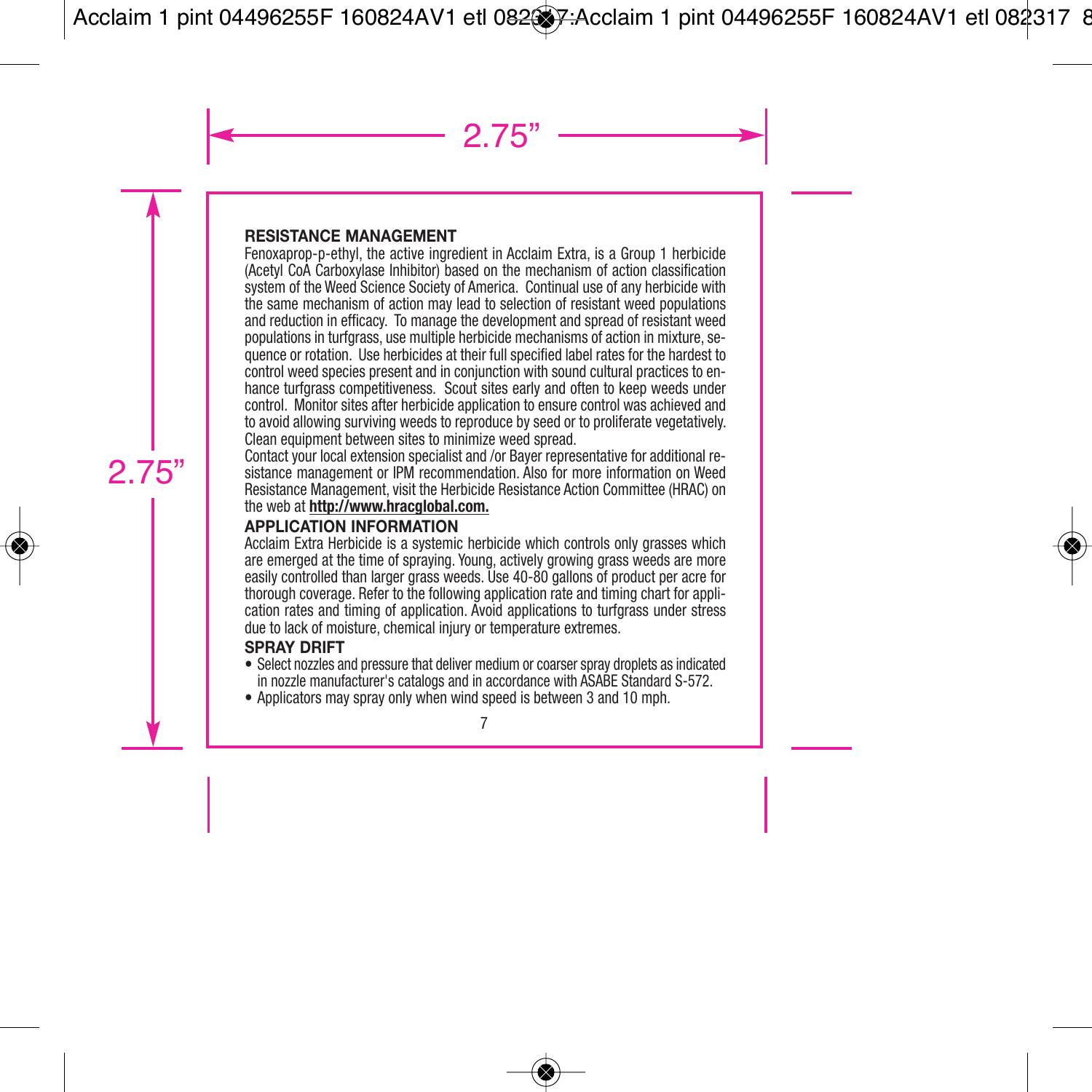- For aerial applications, the maximum release height must be no higher than I0 feet from the top of the crop canopy, unless a greater application height is required for pilot safety.
- For aerial applications, the distance of the outer most nozzles on the boom must not exceed three-fourths of the length of the wingspan or rotor diameter. To further reduce drift, use one-half of the length of the wingspan or rotor diameter at the edge of a field.

#### **ACCLAIM EXTRA HERBICIDE APPLICATION RATE AND TIMING CHART**

| <b>ANNUAL GRASS WEED</b><br><b>GROWTH STAGE</b> | FL 0Z/A | FL 0Z / 1,000 SQ FT |
|-------------------------------------------------|---------|---------------------|
| 1-leaf to 2-leaf*                               | 3.5     | 0.08                |
| Untillered **                                   |         | 0.21                |
| Untillered                                      | 13      | 0.30                |
| 1-tiller to 2-tiller                            | 20      | 0.46                |
| 3-tiller to 4-tiller                            | $28***$ | 0.64                |
| 4-tiller to 5-tiller                            | $39***$ | 0.90                |

\*Apply this rate for use in multiple applications on Bentgrass turf.

\*\*Apply this rate only when tank mixing with pre-emergence herbicides.

\*\*\*Do not apply more than 28 ounces of product to Kentucky bluegrass or Zoysia grass per application. Do not apply more than 39 ounces of product to tall fescue, fine fescue or annual and perennial ryegrass.

#### **Pressurized Hydraulic Sprayer Application**

Apply Acclaim Extra Herbicide by means of a pressurized hydraulic sprayer using 30 to 60 psi and 40 to 80 gal of water per acre (0.9 to 1.4 gal of finished spray/1,000 sq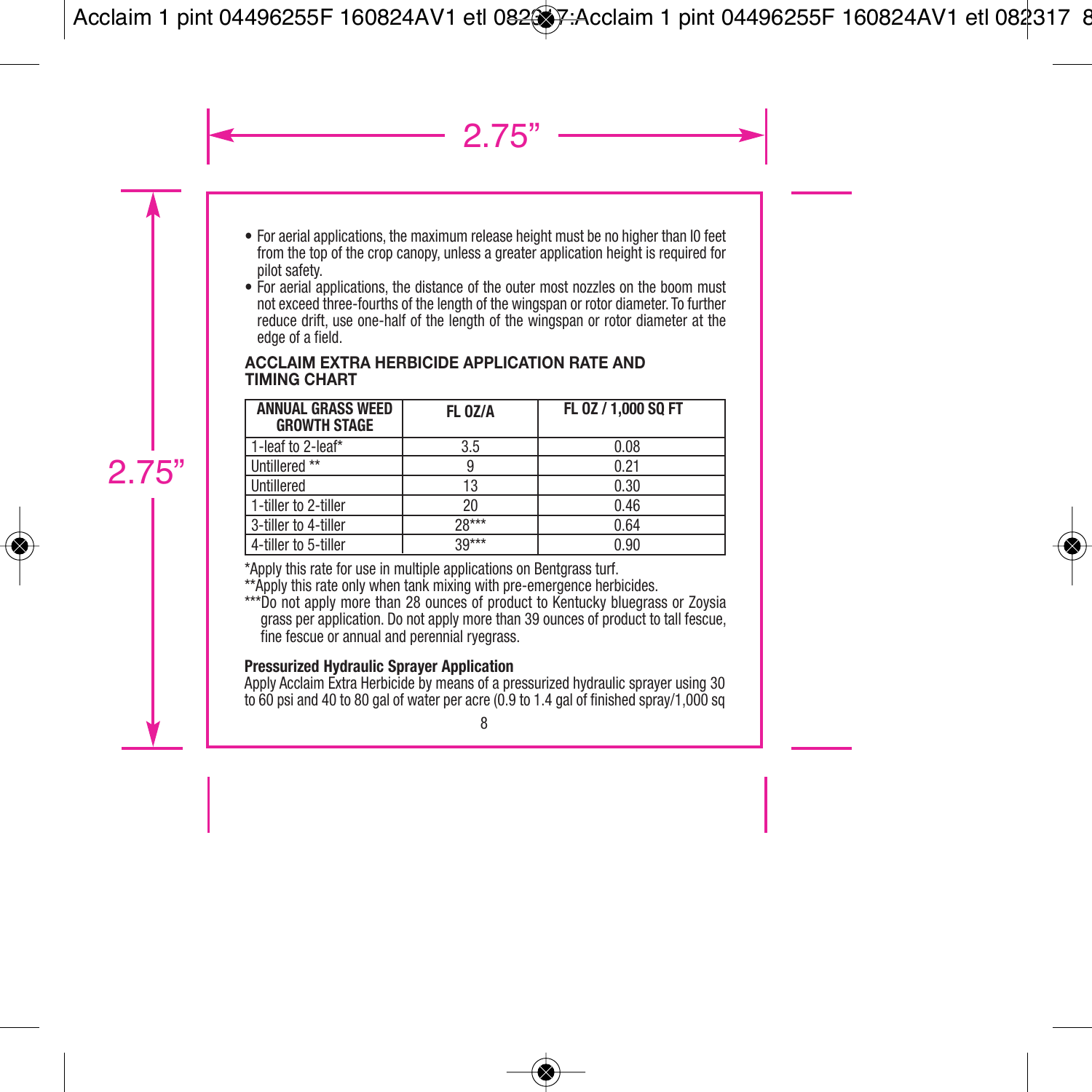ft). Thorough spray coverage is essential for optimum results. Flat fan nozzles are recommended.

#### **High Volume Handgun Spray Application**

If a low pressure  $( $30 \text{ psi}$ ), high volume  $(>60 \text{ gpa})$  handgun type sprayer is utilized,$ the addition of a surfactant at 32 fl oz/100 gal is recommended. Thorough coverage is essential for optimum results.

## **Hand-Held Sprayer Application for Spot Treatments**

For hand-held pump-type sprayers, add 0.30 to 0.46 fl oz of Acclaim Extra Herbicide/gallon of water. Apply 0.30 fl oz of product/gal of water when the grass weed is in the 1 to 4-leaf stage of growth. Apply 0.46 fl oz of product/gal of water when the grass weed has 1 to 2-tillers. Spray target weeds thoroughly to the point of spray deposit runoff. Optimum results occur when spray coverage is thorough. The addition of a surfactant will improve coverage. A dye or colorant may be added to avoid spray pattern overlap.

## **MIXING DIRECTIONS**

Acclaim Extra Herbicide must be thoroughly mixed to ensure adequate weed control. Follow the directions below when preparing spray mixtures.

#### **Broadcast Spray Equipment**

Fill the tank with approximately half of the required water and, with the pump or agitator operating, add the required amount of herbicide and continue filling the tank with the remainder of the water. Add surfactant if needed and mix thoroughly before the application is made.

#### **Back pack or Hand-held Spray Equipment**

Fill the tank with approximately half of the required water then add the required amount of herbicide to the tank. Replace the cap and agitate by shaking and/or inverting the sprayer. Add the remaining water required and surfactant if needed, then repeat agitation to ensure that the herbicide solution is thoroughly mixed.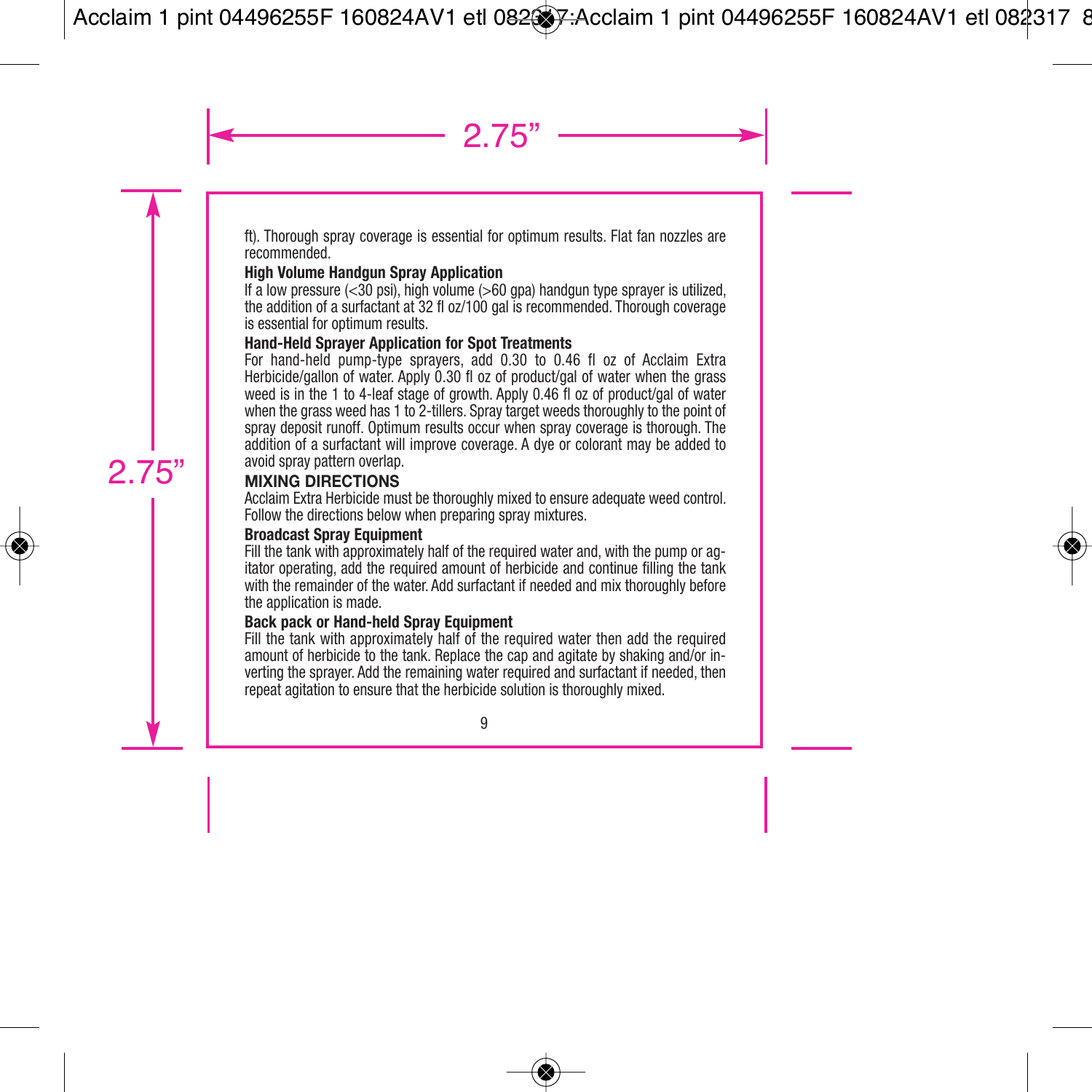### **MOWING INFORMATION**

Do not mow treated areas for at least 24 hours to allow time for penetration and translocation into the grass weeds. The effectiveness of Acclaim Extra Herbicide is reduced when grass clippings interfere with thorough spray coverage of the target weeds.

#### **REPEAT APPLICATION INFORMATION**

Repeat applications of Acclaim Extra Herbicide may be required under the following conditions (refer to the Application Rate and Timing Recommendation Chart for dosages):

- (a) Continued grass weed seed germination after the initial application
- (b) When dense populations of weeds prevent thorough spray coverage of the entire leaf surface of target weeds
- (c) For suppression of common Bermudagrass and rhizome Johnsongrass

Do not apply more than a total of 120 fl oz of product/A (2.75 fl oz/1,000 sq ft) per year. Avoid applying repeat applications of Acclaim Extra Herbicide sooner than 14 days after the previous application. Repeat Acclaim Extra Herbicide applications must be made only to grass weeds with vigorous growth. If turfgrass stunting occurred with the previous application, avoid applying until turfgrass recovery is complete (unless temporary stunting can be tolerated).

#### **DIRECTIONS FOR USE OF ACCLAIM EXTRA HERBICIDE IN TANK MIXES**

Acclaim Extra Herbicide is compatible in tank mixes with many other commonly used herbicides, insecticides, fungicides, and fertilizers. Always follow the use directions in accordance with the respective labels. Compatibility of Acclaim Extra Herbicide and other products must be determined in a jar test as follows:

- 1. Using a clear glass jar three-quarters full with water.
- 2. Add the appropriate amount of herbicide in the following order; (a) dry flowable, (b) wettable powder, (c) aqueous suspensions, (d) flowables, (e) liquids and (f) so-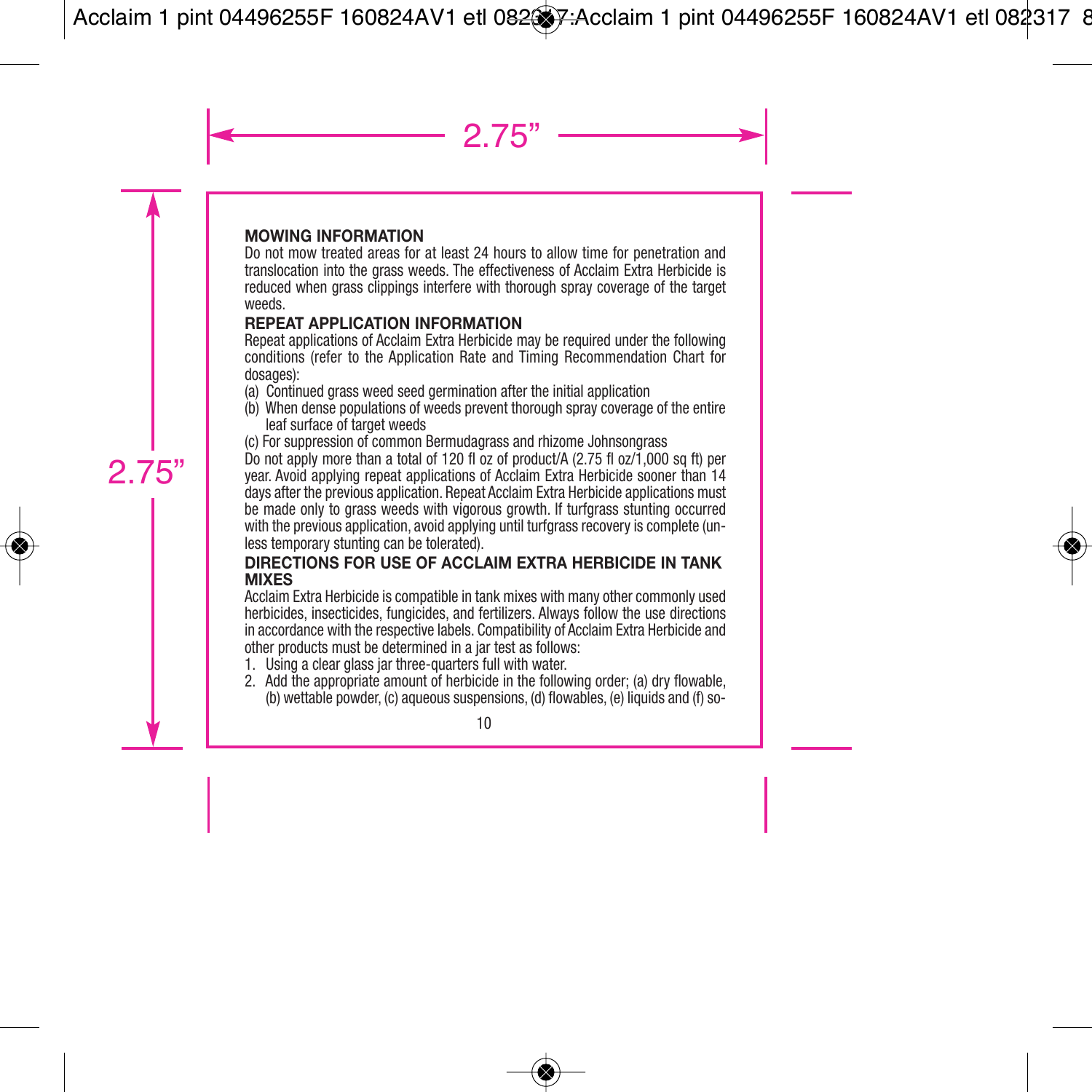lutions and emulsifiable or liquid concentrates. Shake or gently stir jar after each addition to thoroughly mix.

- 3. After adding all ingredients, let the mixture stand for 15 minutes and then look for separation, large flakes, precipitates, gels, and heavy oily film on the jar or other signs of incompatibility.
- 4. If the compatibility test shows signs of incompatibility, do not tank mix the product tested with Acclaim Extra Herbicide.

## **A. PRE-EMERGENCE RESIDUAL HERBICIDES**

A tank mix application of Acclaim Extra Herbicide and residual herbicides may be made to provide residual annual grass control. Apply Acclaim Extra Herbicide at rates of 9.0 to 28 fl oz/A or 0.21 to 0.64 fl oz/1,000 sq ft according to the application rate and timing recommendation chart when tank mixing with the following products: Barricade®, bensulide 4E, Dacthal ®, Dimension®, pendimethalin, Tupersan® and Ronstar® WP.

## **B. POSTEMERGENCE BROADLEAF HERBICIDES**

A tank mix application of Acclaim Extra Herbicide and broadleaf herbicides may be made to provide broadleaf weed and annual grass weed control. Apply after grass weed germination.

Apply Acclaim Extra Herbicide at rates of 9.0 to 39 fl oz/A or 0.21 to 0.90 fl oz/1,000 sq ft according to the application rate and timing recommendation chart when tank mixing with the following products: dicamba, Confront ®, Turflon®, Amine, and Turflon® Ester.

Apply the 9 oz rate only when tank mixing with pre-emergence products.

Always apply the following tank mixes of Acclaim Extra Herbicide with pendimethalin at 2.5 lbs/A or 0.9 fl oz/1,000 sq ft. Apply before grass weeds tiller at a rate of 28 fl oz/A or 0.64 fl oz/1,000 sq ft.

#### **Acclaim Extra Herbicide tank mixes for control of Bermudagrass in Zoysia grass and Tall fescue:**

Tank mixes of Acclaim Extra Herbicide and triclopyr ester may be used to control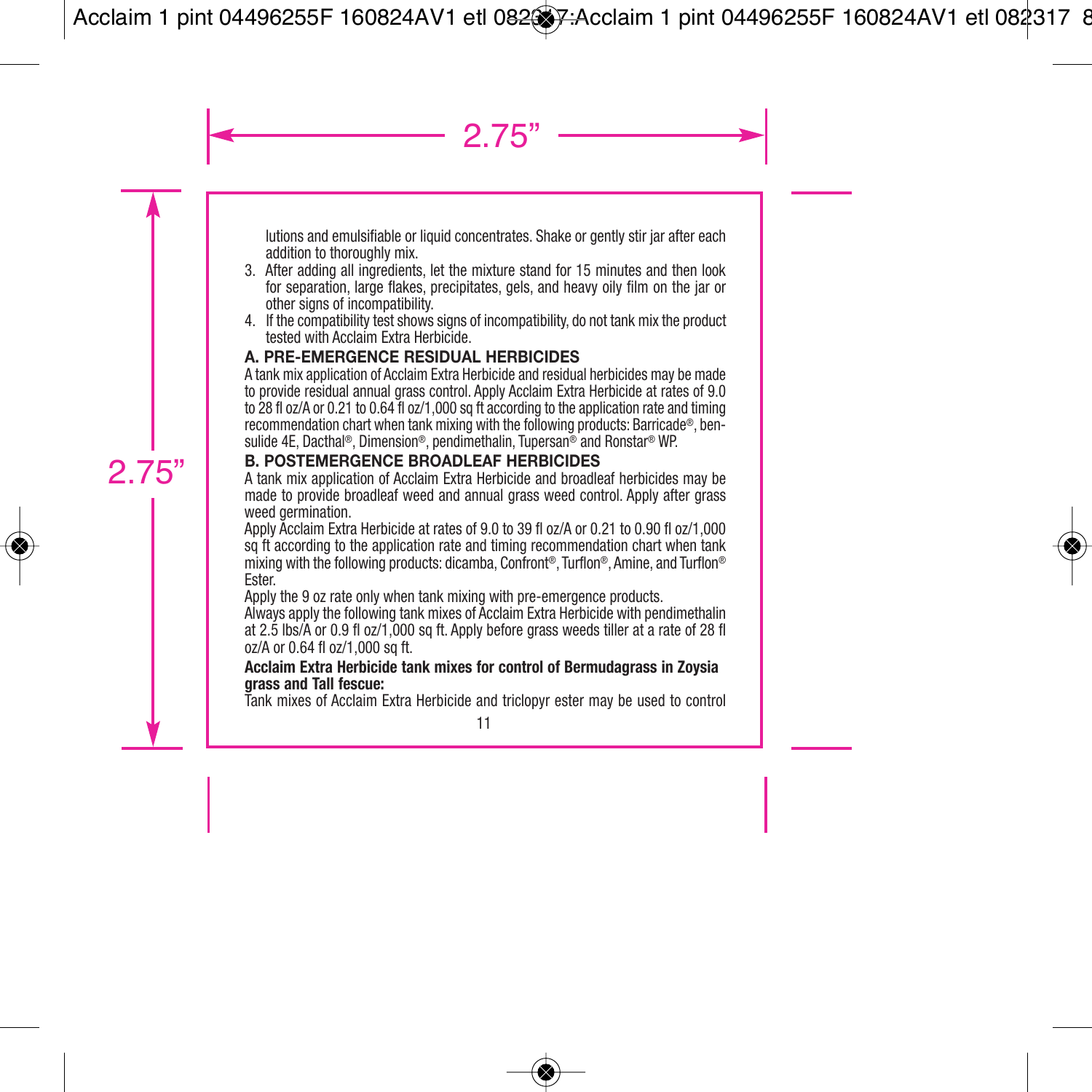Bermudagrass in Zoysia grass and tall fescue when used in a treatment program. A tank mixture of Acclaim Extra Herbicide at 20-28 fl oz/A and 16-32 oz of triclopyr beginning two weeks prior to the time when Bermudagrass normally becomes evident in Zoysia grass and Tall fescue. For the best results, repeat applications every 4-6 weeks for up to 5 applications a season depending on your local conditions. Use the lower rates for uniform populations of Bermudagrass intermixed with the desired turf and higher rates where large Bermudagrass patches are dominant in the turf stand. Do not apply Acclaim Extra Herbicide at more than a total of 120 fl oz/A (2.75 fl oz/1,000 sq ft) per year.

# **NOTES FOR WEED CONTROL IN TURFGRASSES**

- 1. Stunting and/or chlorosis may occur on succulent, rapidly growing Kentucky bluegrass. Symptoms are temporary and will subside.
- 2. Adequate soil moisture will enhance the performance of Acclaim Extra Herbicide. Avoid application of Acclaim Extra Herbicide under DROUGHT STRESS conditions. Thorough irrigation one to two days before or within one day after application will be helpful under these conditions.
- 3. Rainfall or irrigation before spray deposit has dried may cause a reduction in grass control. Allow spray deposit to dry at least one hour before irrigation.
- 4. Acclaim Extra Herbicide may be applied at no more than 9.0 fl oz/A on Kentucky bluegrass seedlings that have tillered and have been emerged for at least one month. Temporary discoloration and stunting of bluegrass seedlings may occur at this timing. Seedlings will recover, however; and the final bluegrass stand will be improved due to reduced competition from the annual grass weeds. Annual grass weeds must be untillered at the time of application for adequate control. Do not reapply Acclaim Extra Herbicide to previously treated seedling Kentucky bluegrass for at least two months.When utilizing Acclaim Extra Herbicide at rates higher than 9.0 fl oz/A. Kentucky bluegrass seedlings must be at least three growing months old. DO NOT apply Acclaim Extra Herbicide to seedling fine leaf fescue,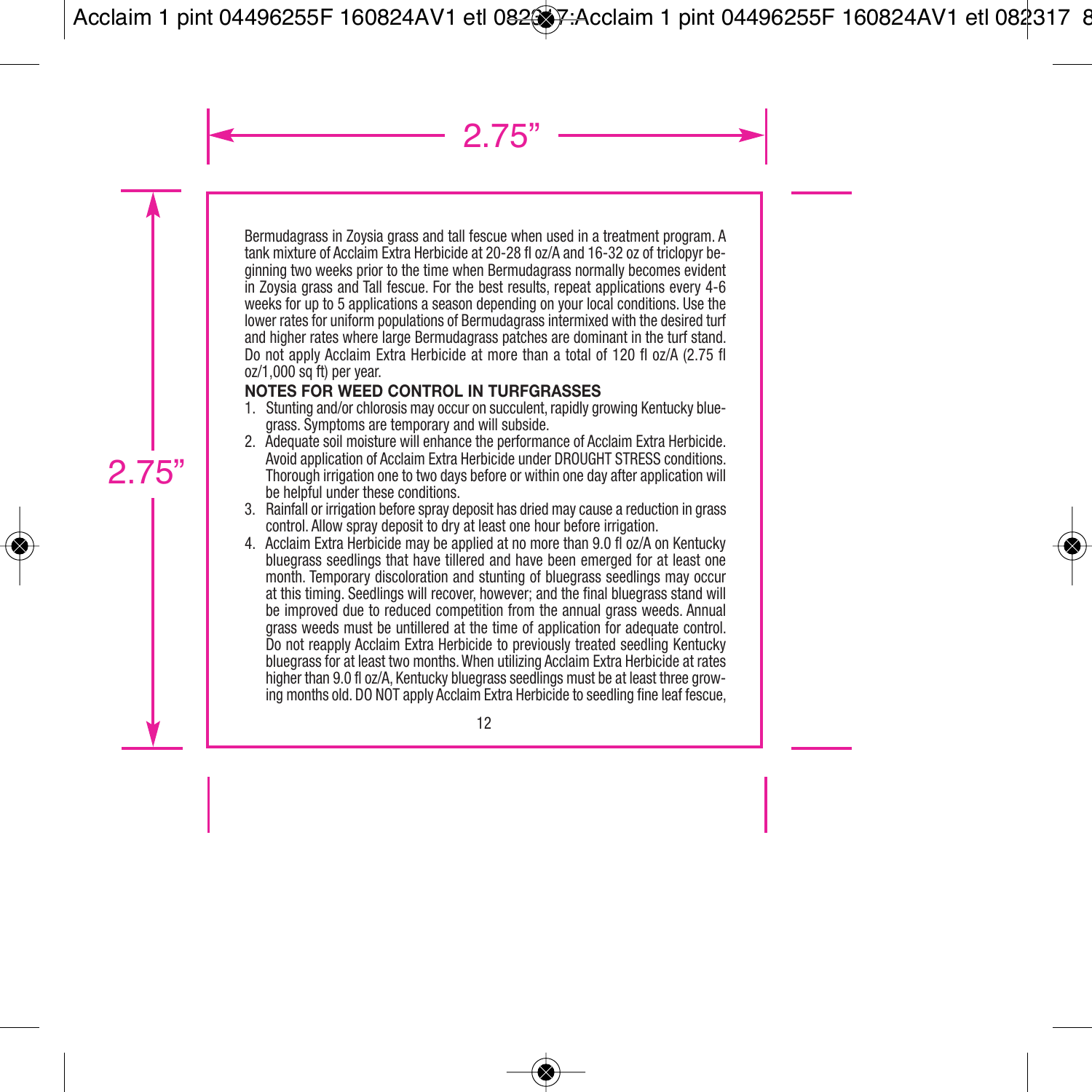tall fescue, or perennial ryegrass less than 4 weeks old.

- 5. Broadleaf herbicides such as 2,4-D or MCPP may reduce the effectiveness of Acclaim Extra Herbicide. Do not apply Acclaim Extra Herbicide within 21 days fol lowing a 2,4-D or MCPP application, or 5 days before a 2,4-D or MCPP application.
- 6. Acclaim Extra Herbicide is a selective grass weed herbicide and has little or no activity on broadleaf plants and sedges.
- 7. Acclaim Extra Herbicide may be applied to newly plugged Zoysia grass. Fescues and ryegrass may be overseeded immediately following Acclaim Extra Herbicide applications. All other turf species must be overseeded after a 21-day waiting period.
- 8. DO NOT APPLY this product through any type of irrigation system.
- 9. DO NOT APPLY Acclaim Extra Herbicide to sod within 4 weeks before cutting for transplanting or within 4 weeks after transplanting.
- 10. Annual grass weeds that have multiple tillers may require repeat applications.

## **DIRECTIONS FOR USE ON BENTGRASS TURF**

Acclaim Extra Herbicide may be applied only to the following established bentgrass varieties maintained at a minimum cutting height of at least 1/4 inch: Penncross, Penneagle, Pennlinks, J.H. Bent, Southshore, SR 1020, Providence, Putter, Kingstown, Tracenta, Bardot, Egmont, Allure, Seaside, and Colonial. The turf must be established for at least one growing season before Acclaim Extra Herbicide is applied. DO NOT APPLY TO BENTGRASS PUTTING GREENS.

To control crabgrass and goosegrass in bentgrass turf, apply 0.08 fl oz/1,000 sq ft (3.5 fl oz/A). The Acclaim Extra Herbicide applications must be made at 14 to 21-day intervals beginning when annual grass weeds first emerge and are not larger than 2-leaf. Repeat applications throughout the summer as new infestations of 1 to 2 leaf annual grass weeds occur. DO NOT apply more than 10 applications per year. Delay repeat applications to bentgrass turf under stress conditions. Injury may occur when applied during or immediately following periods of prolonged cool and/or moist conditions. Tank mixing with micronutrient mixes containing nitrogen and iron or slow release nitrogen products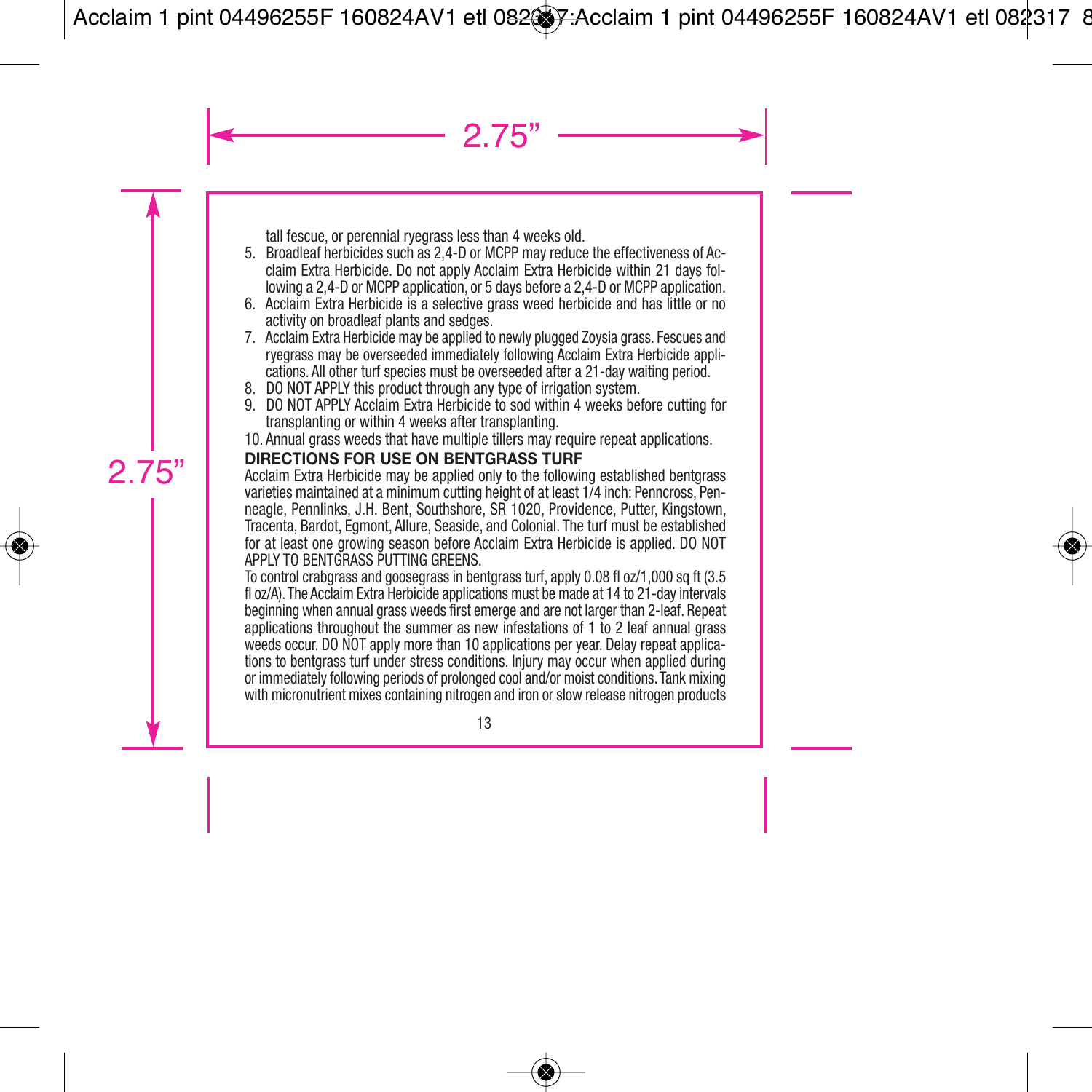may alleviate injury symptoms to bentgrass turf. Spray volumes of 100 gal/A (2.30 gal/1,000 sq ft) are suggested for improved bentgrass turf tolerance. DO NOT tank mix Acclaim Extra Herbicide with other pesticides or fertilizers on bentgrass turf except those fungicides listed on this label. The use of a colorant or dye in the spray tank is recommended so that spray pattern overlapping can be avoided.

## **DIRECTIONS FOR USE IN ORNAMENTALS**

Acclaim Extra Herbicide can be applied for control of grass weeds in a wide range of established ornamental species. Plant tolerance may vary according to environmental conditions. Determine tolerance prior to extensive use.

Acclaim Extra Herbicide may be applied as a broadcast spray in the following plantings:

| <b>Common Name</b>   | <b>Scientific Name</b> | <b>Common Name</b>   | <b>Scientific Name</b> |
|----------------------|------------------------|----------------------|------------------------|
| Azalea               | Rhododendron           | Holly, Japanese      | llex                   |
| Barberry             | <b>Berbis</b>          | Holly, meservae      | llex                   |
| Boxwood, Korean      | Buxus                  | Hydrangea            | Hydrangea              |
| Cotoneaster          | Cotoneaster            | Juniper, Blue Rug    | <b>Juniperus</b>       |
| Dogwood, flowering   | Cornus                 | Juniper, Dwarf Shore | Juniperus              |
| <b>English Ivv</b>   | Hedera                 | Juniper, Parsonii    | <b>Juniperus</b>       |
| Euonymus             | Euonvmus               | Juniper, San Jose    | <b>Juniperus</b>       |
| <b>False Cypress</b> | <b>Chamaecyparis</b>   | Juniper, Wiltoni     | <b>Juniperus</b>       |
| Firethorn            | Pyracantha             | Magnolia             | Magnolia               |
| Forsythia            | Forsythia              | Maple, Japanese      | Acer                   |
| Hawthorn             | Crataegus              | Maple, Red           | Acer                   |
| Holly, American      | llex                   | Nandina              | Nandina                |

# **DECIDUOUS AND EVERGREEN TREES AND SHRUBS**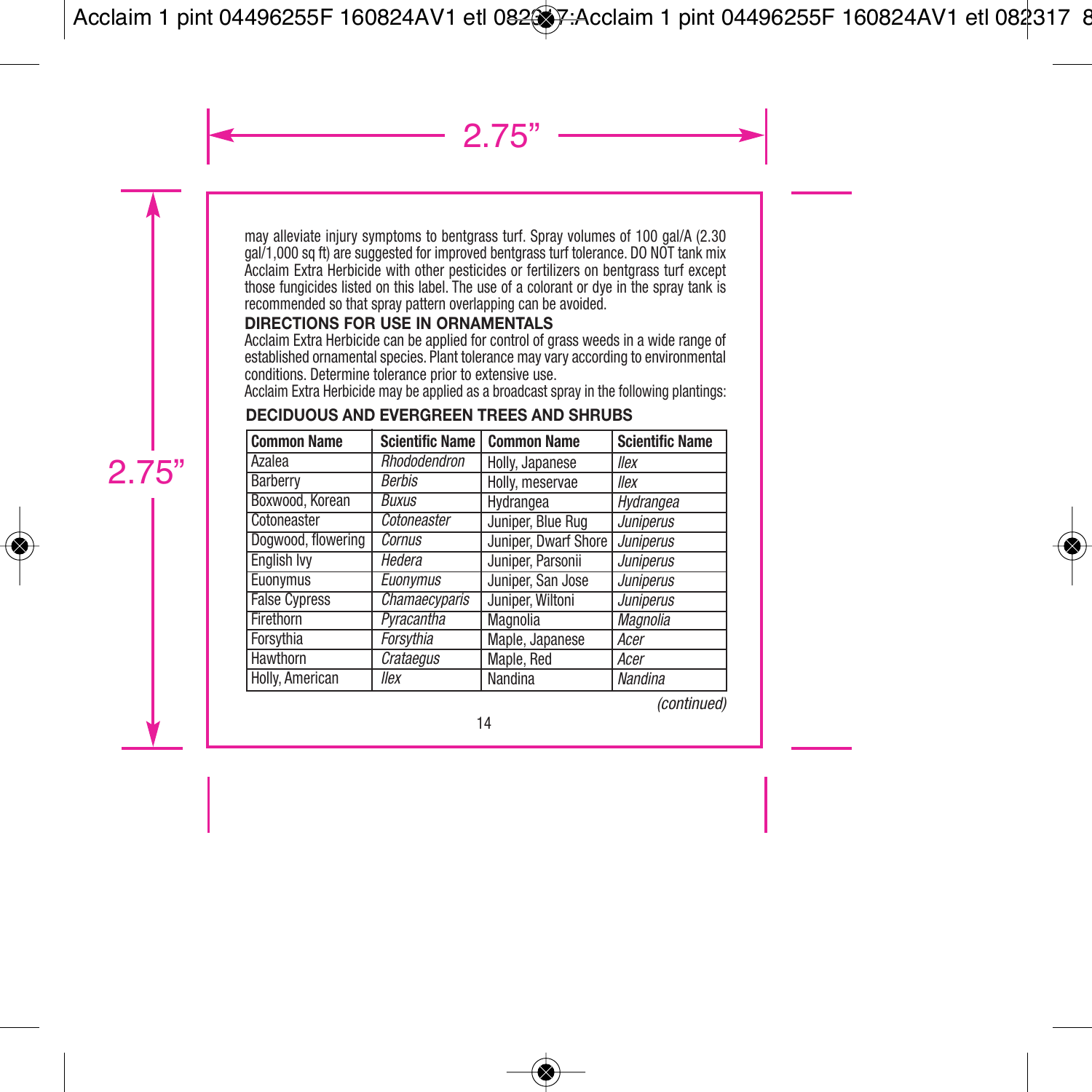# **DECIDUOUS AND EVERGREEN TREES AND SHRUBS** *(continued)*

| Common Name  | Scientific Name   Common Name |            | <b>Scientific Name</b> |
|--------------|-------------------------------|------------|------------------------|
| Oleander     | Nerium                        | Rose       | Rosa                   |
| Periwinkle   | Vinca                         | Viburnum   | Viburnum               |
| Photinia     | Photinia                      | Weigela    | Weigela                |
| Pine. White  | Pinus                         | Willow     | <b>Salix</b>           |
| Privet       | Liaustrum                     | <b>Yew</b> | <b>Taxus</b>           |
| Rhododendron | <b>Rhododendron</b>           |            |                        |

## **HERBACEOUS & FLOWERING PLANTS**

| <b>Common Name</b>      | <b>Scientific Name</b> | <b>Common Name</b>  | <b>Scientific Name</b> |
|-------------------------|------------------------|---------------------|------------------------|
| <b>African Daisy</b>    | <b>Osteospermum</b>    | Candvtuft           | <b>Iberis</b>          |
| Ajuga                   | Ajuga                  | Catchfly            | <b>Silene</b>          |
| Astilbe                 | Astilbe                | Chrysanthemum       | Chrysanthemum          |
| <b>Baby Blue Eyes</b>   | Nemophila              | Coleus              | Coleus                 |
| Baby's Breath           | Gypsophila             | Columbine           | Aquilegia              |
| Begonia                 | Begonia                | Coneflower, Purple  | Echinacea              |
| <b>Bellflower</b>       | Campanula              | Coreopsis           | Coreopsis              |
| <b>Black-Eved Susan</b> | <b>Rudbeckia</b>       | Corn Poppy          | Papaver                |
| <b>Bleeding Heart</b>   | Dicentra               | Cosmos              | Cosmos                 |
| <b>Blue Bells</b>       | Mertensia              | Creeping Zinnia     | Sanvitalia             |
| <b>Blue Flax</b>        | Lobelia                | Daisy, Shasta       | Chrysanthemum          |
| <b>California Poppy</b> | Eschscholzia           | <b>Dames Rocket</b> | Hesperis               |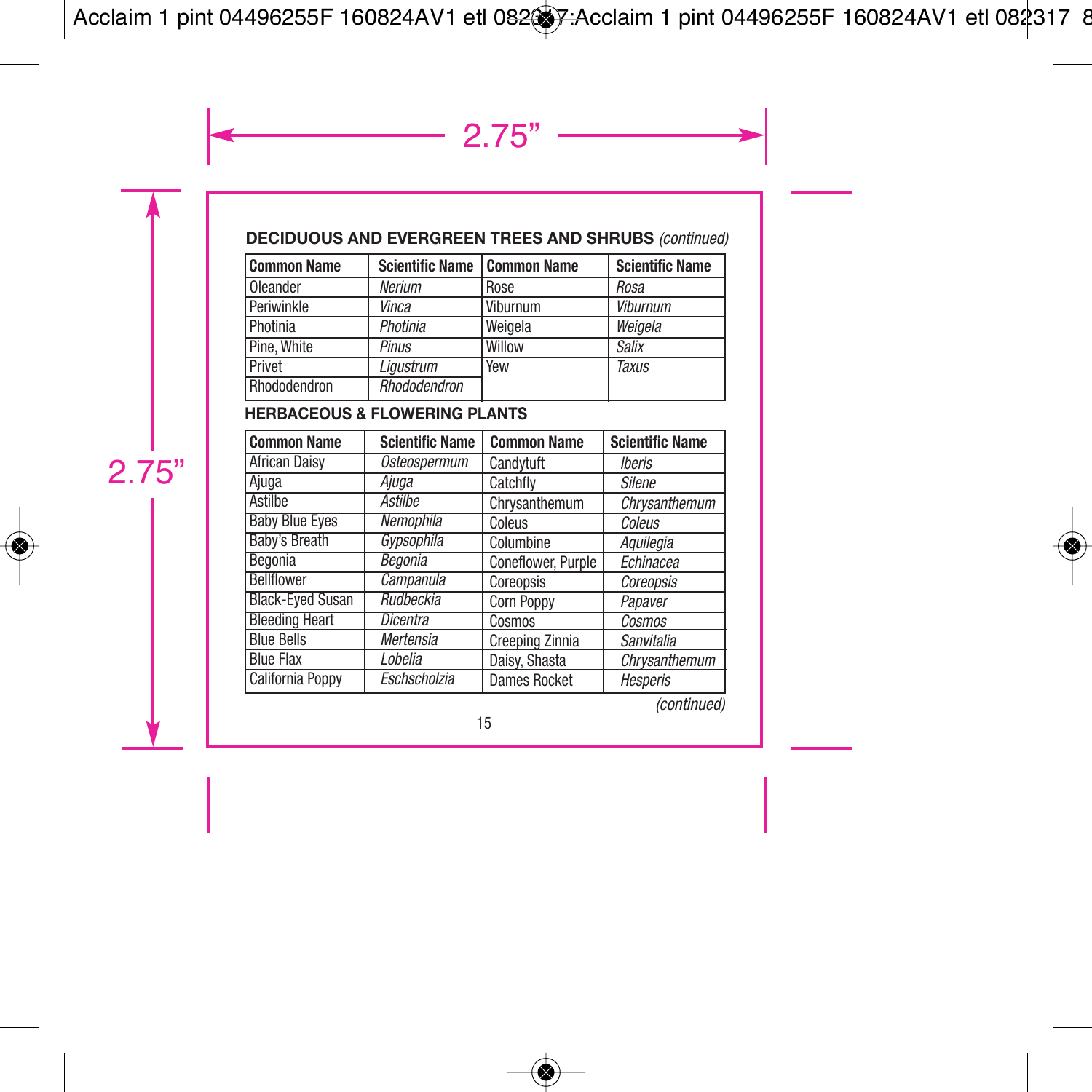# **HERBACEOUS & FLOWERING PLANTS** *(continued)*

| <b>Common Name</b>        | <b>Scientific Name</b> | <b>Common Name</b>        | <b>Scientific Name</b>   |
|---------------------------|------------------------|---------------------------|--------------------------|
| <b>Dwarf Columbine</b>    | Aquilegia              | Periwinkle, annual        | Vinca                    |
| <b>Dwarf Cornflower</b>   | Centaurea              | Pimpernel                 | Anagallis                |
| <b>English Wallflower</b> | Ervsimum               | <b>Prairie Coneflower</b> | Ratibida                 |
| Forget-Me-Not             | <b>Mvosotis</b>        | <b>Red Yarrow</b>         | Achillea                 |
| Forget-Me-Not             | Anchusa                | <b>Rocket Larkspur</b>    | Delphinium               |
| Gaillardia                | Gaillardia             | Rocky Mt. Penstemon       | Penstemon                |
| Garland                   |                        | <b>Roman Chamomile</b>    | <b>Matricaria</b>        |
| Chrysanthemum             | Chrysanthemum          | <b>Scarlet Flax</b>       | Linum                    |
| Gazania                   | Gazania                | Siberian Wallflower       | Ervsimum                 |
| Geranium                  | Pelargonium            | <b>Small Burnet</b>       | Sanguisorba              |
| Gilia                     | Gilia                  | Snapdragon                | <b>Antirrhinum</b>       |
| Hosta                     | Hosta                  | Snow-in-Summer            | Cerastium                |
| <b>Tris</b>               | <b>Iris</b>            | Soapwort                  | Saponaria                |
| Leopards-Bane             | Doronicum              | Spurred Snapdragon        | Antirrhinum              |
| Liatris                   | Liatris                | Starflower                | <b>Trientalis</b>        |
| Lily, day                 | <b>Hemerocallis</b>    | Statice, Annual           | <b>Statice</b>           |
| Liriope                   | Liriope                | <b>Sweet Alvssum</b>      | Lobulari                 |
| <b>Maiden Pinks</b>       | <b>Dianthus</b>        | <b>Sweet William</b>      | <b>Dianthus</b>          |
| <b>Missouri Primrose</b>  | <b>Oenothera</b>       | <b>Tall Primrose</b>      | <b>Oenothera</b>         |
| <b>Mountain Phlox</b>     | Phloxhera              | Tall Godetia              | Godetia                  |
| Peony                     | Peony                  | <b>Tidy Tips</b>          | Lavia<br>$\cdot$ $\cdot$ |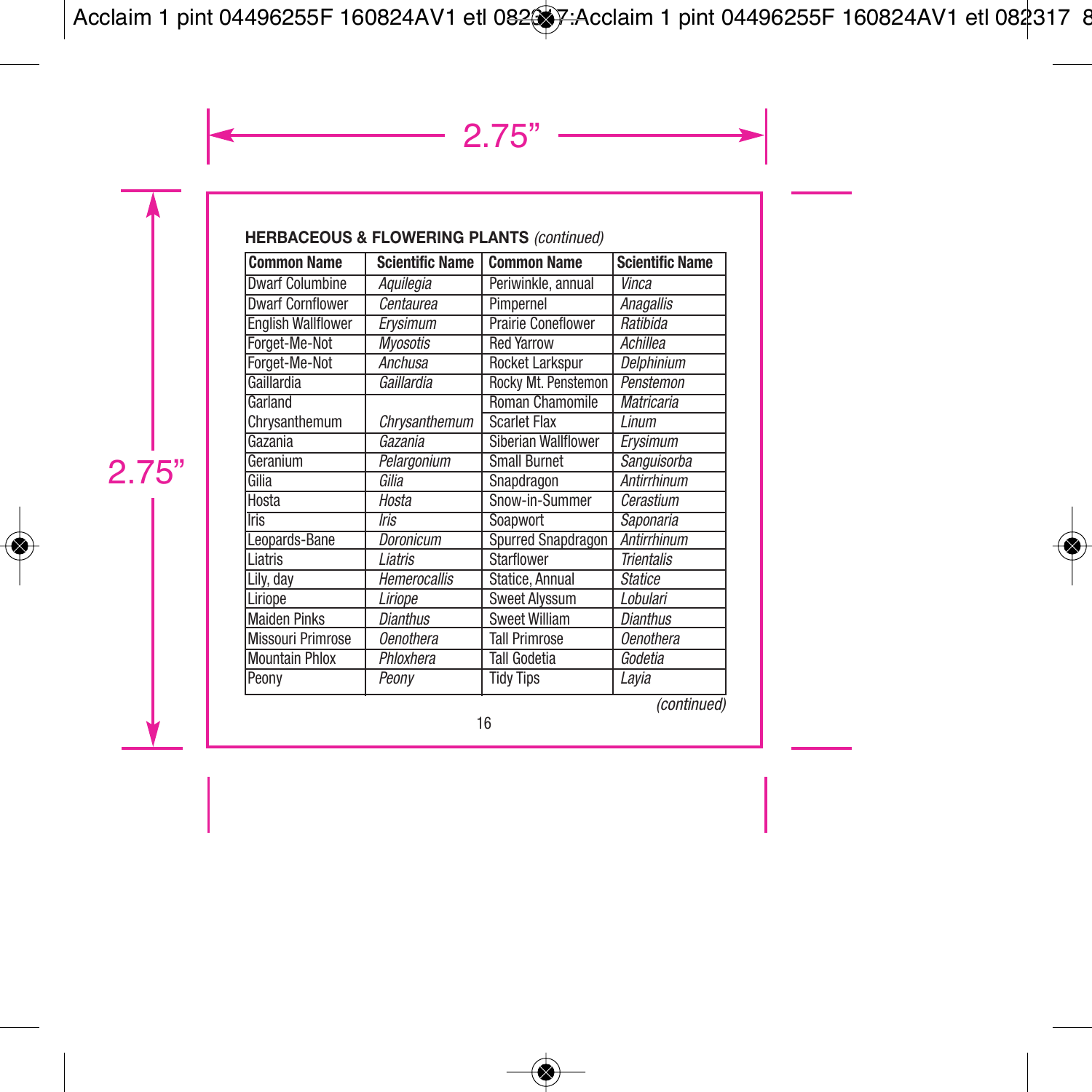## **HERBACEOUS & FLOWERING PLANTS** *(continued)*

| <b>Common Name</b>  | Scientific Name   Common Name |        | <b>Scientific Name</b> |
|---------------------|-------------------------------|--------|------------------------|
| <b>White Yarrow</b> | Achillea                      | Zinnia | Zinnia                 |
| Wild Thyme          | Thvmus                        |        |                        |

Applications of Acclaim Extra Herbicide in the culture of the following orna-<br>mental plants will result in phytotoxicity:

| <b>Common Name</b> | Scientific Name                | Common Name Scientific Name |             |
|--------------------|--------------------------------|-----------------------------|-------------|
| Uuniper. Barharbor | <i><u><b>Juniperus</b></u></i> | Podocarpus                  | Podocarpus  |
| Philodendron       | Philodendron                   | Pittosporum                 | Pittosporum |
| Salvia             | Salvia                         |                             |             |

#### **WEED SPECIES CONTROLLED**

**Acclaim Extra Herbicide will control the following annual grass weeds:**

| <b>Common Name</b>           | <b>Scientific Name</b> |
|------------------------------|------------------------|
| <b>Smooth Crabgrass</b>      | Digitaria ischaemum    |
| <b>Hairy Crabgrass</b>       | Digitaria sanguinalis  |
| Goosegrass, Silver Crabgrass | Eleusine indica        |
| Barnvardgrass                | Echinochloa crus-galli |
| <b>Foxtail Species</b>       | Setaria spp.           |
| <b>Panicum Species</b>       | Panicum spp.           |
| Johnsongrass (seedlings)     | Sorghum halepense      |
| Sandbur                      | Cenchrus incertus      |
| Sprangletop                  | Leptochloa spp.        |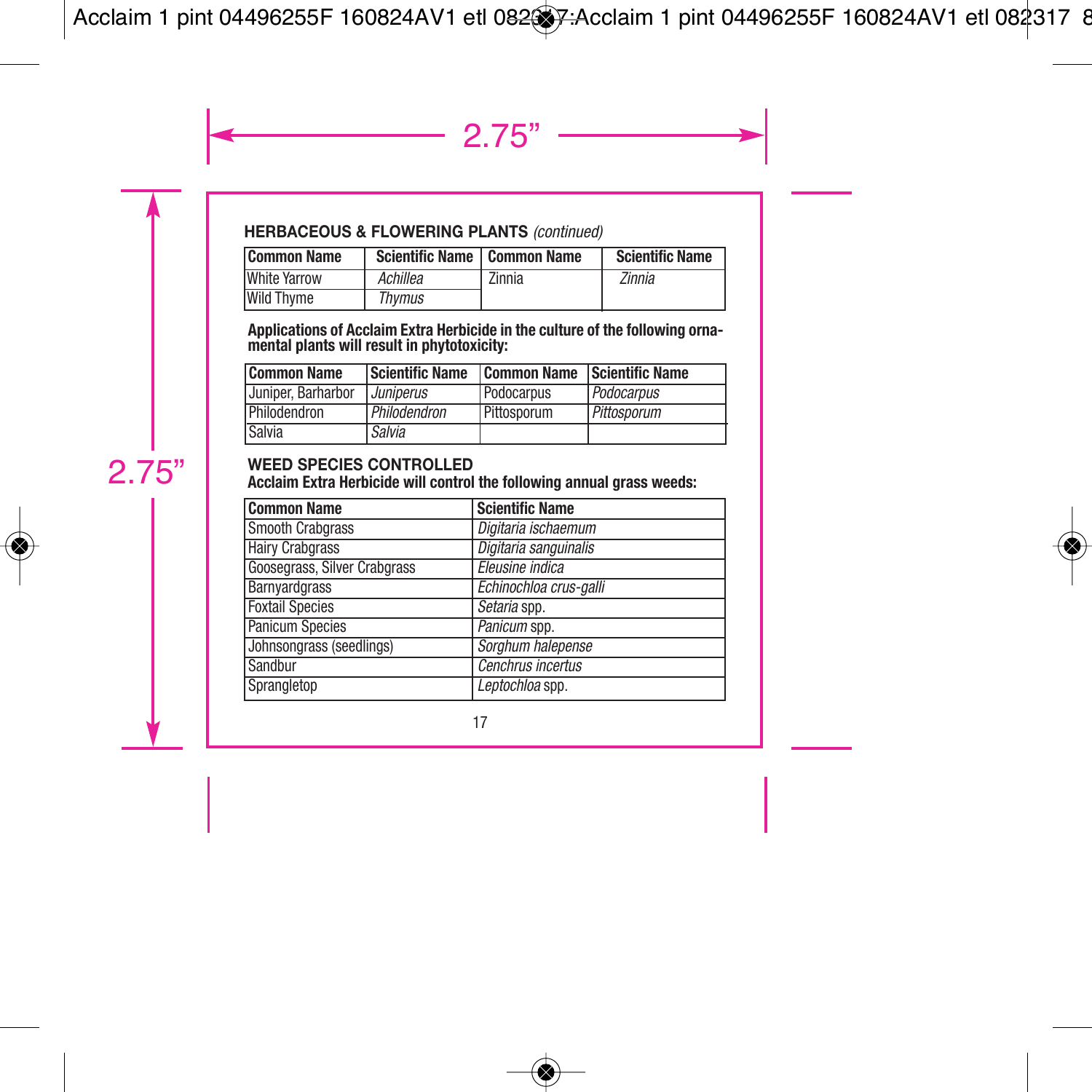#### **WEED SPECIES SUPPRESSED**

#### **Acclaim Extra Herbicide will temporarily suppress the growth of the following perennial grass weeds:**

| Common Name                   | Scientific Name   |
|-------------------------------|-------------------|
| Common Bermudagrass           | Cynodon dactylon  |
| <b>Johnsongrass (rhizome)</b> | Sorghum halepense |

Acclaim Extra Herbicide will suppress the growth of common Bermudagrass and rhizome Johnsongrass. Apply Acclaim Extra Herbicide at 20 fl oz/A (0.46 fl oz/1,000 sq ft) as soon as common Bermudagrass or rhizome Johnsongrass begins growth. Repeat applications of Acclaim Extra Herbicide every 28 to 35 days (never sooner than 14 days) to continue growth suppression of these species.

## **APPLICATION INFORMATION**

Acclaim Extra Herbicide only controls grasses which are emerged at the time of spraying. Young, actively growing grass weeds are more easily controlled than larger grass weeds. Refer to the following application rate and timing recommendation chart for dosages. Avoid applications to ornamentals under stress due to lack of moisture, chemical injury or temperature extremes.

| <b>ACCLAIM EXTRA HERBICIDE APPLICATION RATE AND</b><br><b>TIMING CHART</b> |             |                   |  |
|----------------------------------------------------------------------------|-------------|-------------------|--|
| <b>Annual Grass Weed</b><br><b>Growth Stage</b>                            | fl oz/ Acre | fl oz/1,000 sq ft |  |
| Untillered                                                                 | 13          | 0.30              |  |
| 1 tiller to 2 tiller                                                       | 20          | 0.46              |  |
| 3 tiller to 4 tiller                                                       | 28          | 0.64              |  |
| 4 tiller to 5 tiller                                                       | 39          | 0.90              |  |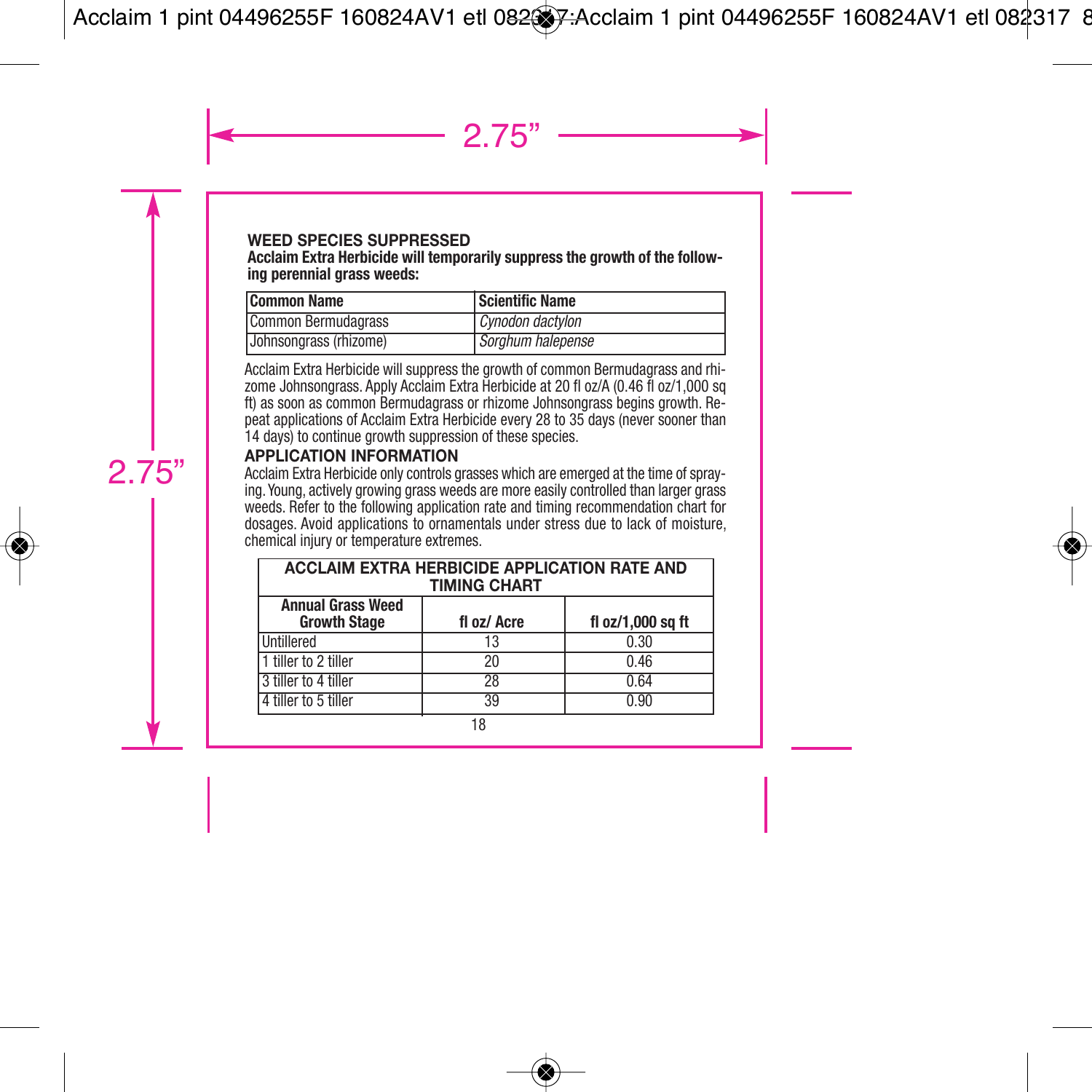#### **Pressurized Hydraulic Sprayer Application**

Apply Acclaim Extra Herbicide by means of a pressurized hydraulic sprayer using 30 to 60 psi and 40 to 80 gallons of water per acre (0.7 to 1.4 gal of finished spray per 1,000 sq ft). Thorough spray coverage is essential for optimum results. Flat fan nozzles are recommended.

#### **High Volume Handgun Spray Application**

If a low pressure  $( $30 \text{ psi}$ ), high volume  $( $60 \text{ gra}$ ) handgun type sprayer is utilized,$$ the addition of a surfactant at 32 fl oz/100 gal is recommended. Thorough coverage is essential for optimum results.

#### **Hand-Held Sprayer Application for Spot Treatments**

For hand-held pump-type sprayers, add 0.30 to 0.46 fl oz of Acclaim Extra Herbicide per gallon of water. Apply the lower rate when grass weeds have less than two tillers. Spray target weeds thoroughly to the point of spray deposit runoff. Optimum results occur when spray coverage is thorough. The addition of a surfactant will improve coverage. A dye or colorant may be added to avoid spray pattern overlap.

## **REPEAT APPLICATION INFORMATION**

Repeat applications of Acclaim Extra Herbicide may be required under the following con ditions (refer to the Application Rate and Timing Recommendation Chart for dosages):

- (a) Continued grass weed seed germination after the initial application.
- (b) When dense populations of weeds prevent thorough spray coverage of the entire leaf surface of target weeds.
- (c) For suppression of common Bermudagrass, repeat applications of Acclaim Extra Herbicide may be necessary to retard new growth.
- (d) For suppression of rhizome Johnsongrass, apply Acclaim Extra Herbicide when the Johnsongrass is 24 to 60 inches tall. For best results, do not apply within 3 weeks following a mowing. Mowing immediately after the application may reduce the effectiveness of the Acclaim Extra Herbicide treatment.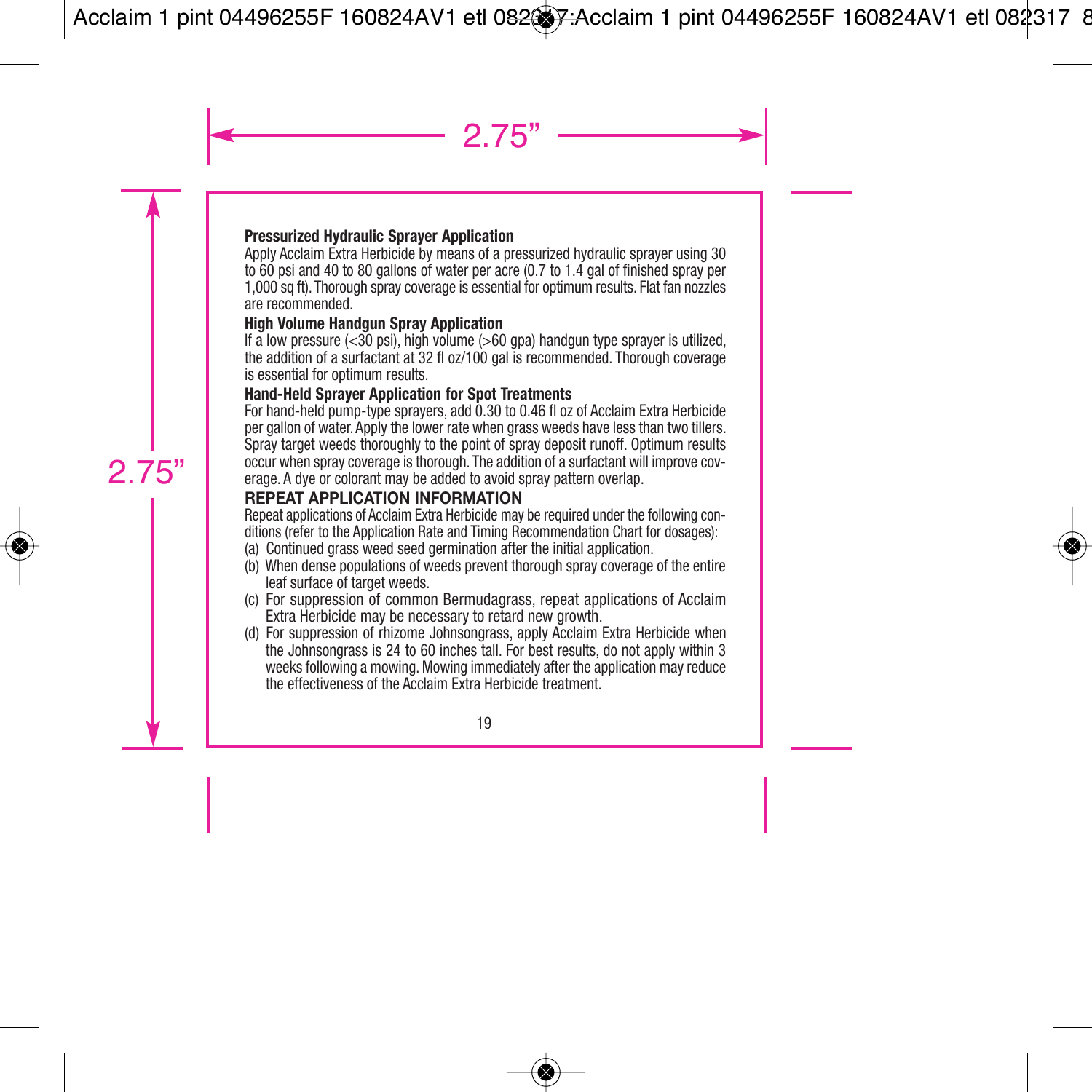Do not apply more than a total of 120 fl oz/A (2.75 fl oz/1,000 sq ft) per year. Apply Acclaim Extra Herbicide at 20 fl oz/A (0.46 fl oz/1,000 sq ft) as soon as common Bermudagrass or rhizome Johnsongrass begins growth. Repeat applications of Acclaim Extra Herbicide every 28 to 35 days (never sooner than 14 days) to continue growth suppression of these species. Repeat Acclaim Extra Herbicide applications must be made only to grass weeds with vigorous growth. If stunting or injury occurred with the previous application, avoid applying until turfgrass recovery is complete (unless temporary stunting can be tolerated).

# **NOTES FOR WEED CONTROL IN ORNAMENTALS**

- 1. Stunting and/or chlorosis may occur on succulent, rapidly growing ornamentals. Symptoms are temporary and will subside.
- 2. Adequate soil moisture will enhance the performance of ACCLAIM EXTRA HERBI-CIDE. Avoid application of ACCLAIM EXTRA HERBICIDE under DROUGHT STRESS conditions. Thorough irrigation one to two days before or within one day after application will be helpful under these conditions. Rainfall or irrigation within one hour of application may cause a reduction in grass control. Allow spray deposit to dry before irrigation.
- 3. DO NOT APPLY this product through any type of irrigation system.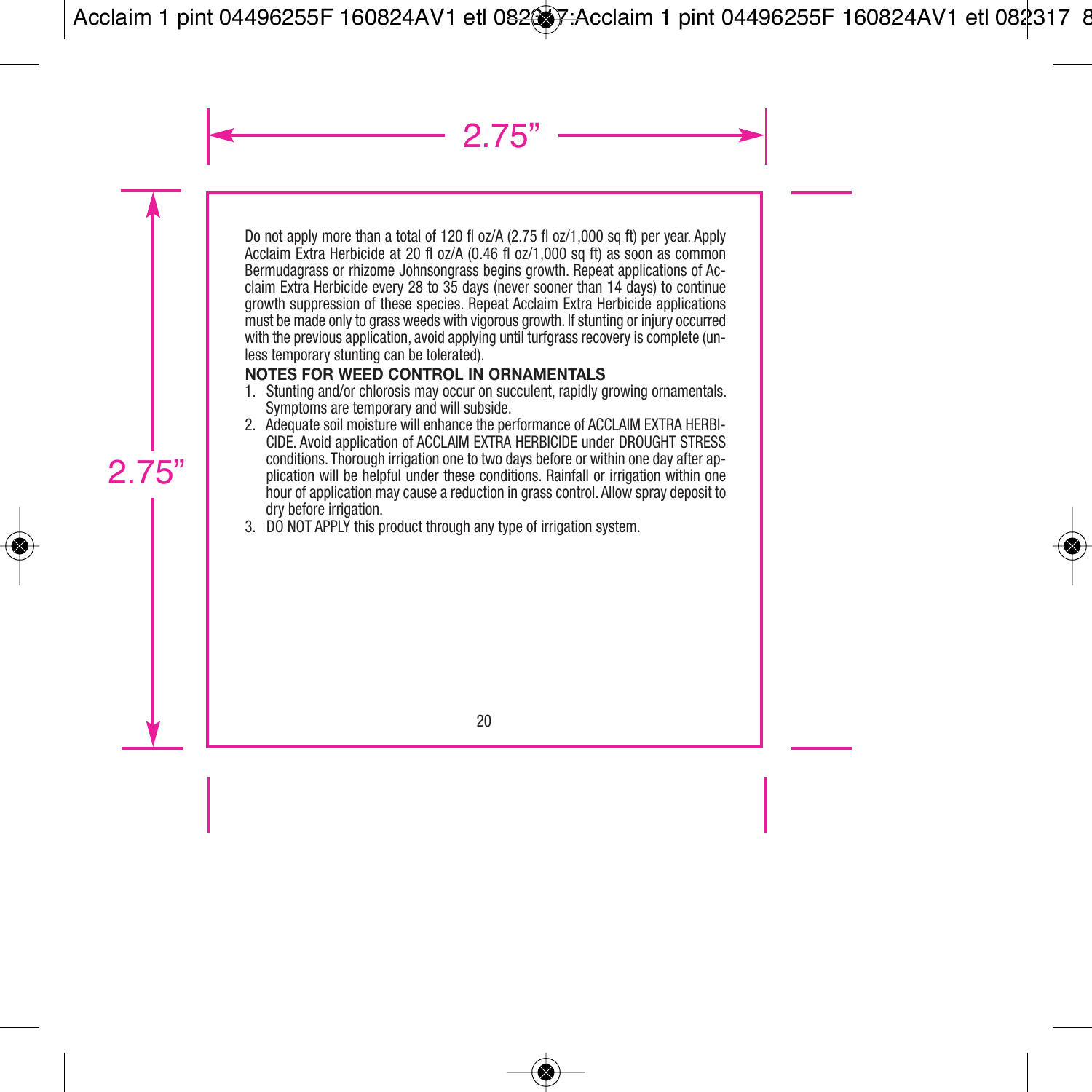#### **DIRECTIONS FOR USE IN RIGHTS-OF-WAY**

Acclaim Extra Herbicide can be applied to all cultivars of the following cool season grass species:

| <b>Common Name</b>  | <b>Scientific Name</b> |
|---------------------|------------------------|
| Smooth Brome        | <b>Bromus inermis</b>  |
| Perennial Ryegrass  | Lolium perenne         |
| <b>Fine Fescue</b>  | Festuca rubra spp.     |
| <b>Tall Fescue</b>  | Festuca arundinaceae   |
| Common Bermudagrass | Cynodon dactylon       |
| Wheatgrass          | Agropyron spp.         |

Acclaim Extra Herbicide can be applied alone postemergence to established wildflower species as a broadcast spray for control of grass weeds in the following:

| <b>WILDFLOWER SPECIES</b> |                        |                         |                        |
|---------------------------|------------------------|-------------------------|------------------------|
| <b>Common Name</b>        | <b>Scientific Name</b> | <b>Common Name</b>      | <b>Scientific Name</b> |
| African Daisy             | <b>Dimorphotheca</b>   | California Poppy        | Eschscholzia           |
| Annual Indian             |                        | Catchfly                | Silene                 |
| Blanket                   | Gaillardia             | Cosmos                  | Cosmos                 |
| <b>Baby Blue Eyes</b>     | Nemophila              | Creeping Zinnia         | Sanvitalia             |
| Baby's Breath             | Gypsophila             | <b>Dames Rocket</b>     | Hesperis               |
| <b>Birds Eves</b>         | Gilia                  | <b>Dwarf Columbine</b>  | Aquilegia              |
| <b>Black-Eyed Susan</b>   | Rudbeckia              | <b>Dwarf Cornflower</b> | Centaurea              |
| <b>Blue Bells</b>         | Mertensia              | <b>Dwarf Lance</b>      |                        |
| <b>Blue Flax</b>          | Linum                  | <b>Leafed Coreopsis</b> | Coreopsis              |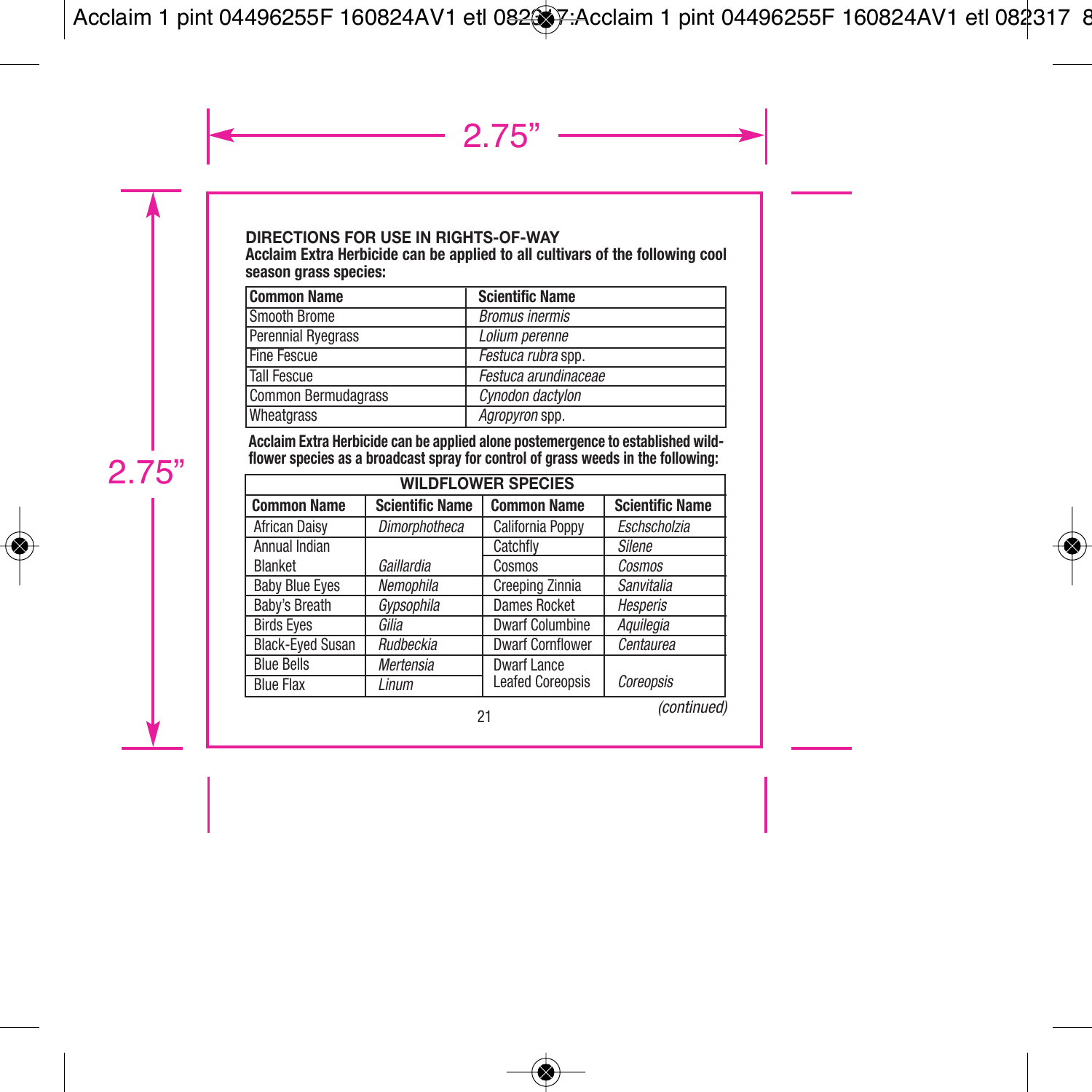| <b>WILDFLOWER SPECIES (continued)</b> |                        |                              |                        |
|---------------------------------------|------------------------|------------------------------|------------------------|
| <b>Common Name</b>                    | <b>Scientific Name</b> | <b>Common Name</b>           | <b>Scientific Name</b> |
| <b>English Wallflower</b>             | Cheiranthus            | Roman Chamomile              | Matricaria             |
| Forget-Me-Not                         | Anchusa                | <b>Scarlet Flax</b>          | Linum                  |
| Garland                               |                        | Siberian Wallflower          | Erysimum               |
| Chrysanthemums                        | Chrysanthemum          | <b>Small Burnet</b>          | Sanguisorba            |
| Gilia                                 | Gilia                  | Soapwort                     | Saponaria              |
| <b>Globe Gilia</b>                    | Gilia                  | Spurred                      |                        |
| Johnny Jump Up                        | Viola                  | Snapdragon                   | Linaria                |
| <b>Lemon Mint</b>                     | Monarda                | <b>Starflower</b>            | <b>Trientalis</b>      |
| <b>Maiden Pinks</b>                   | <b>Dianthus</b>        | <b>Sweet Allyssum</b>        | Lobularia              |
| <b>Missouri Primrose</b>              | <b>Oenothera</b>       | <b>Sweet Williams</b>        | <b>Dianthus</b>        |
| <b>Mountain Phlox</b>                 | Phlox                  | <b>Tall Evening</b>          |                        |
| Pimpernel                             | <b>Anagallis</b>       | Primrose                     | <b>Oenothera</b>       |
| <b>Prairie Coneflower</b>             | Ratibida               | Tall Godetia                 | Godetia                |
| <b>Purple Coneflower</b>              | Echinace               | <b>Tall Plains Coreopsis</b> | Coreopsis              |
| <b>Red Yarrow</b>                     | Achillea               | <b>Tidy Tips</b>             | Layia                  |
| Rocket Larkspur                       | Delphinium             | <b>White Yarrow</b>          | Achillea               |
| Rocky Mountain                        |                        | <b>Wild Thyme</b>            | Thvmus                 |
| Penstemon                             | Penstemon              |                              |                        |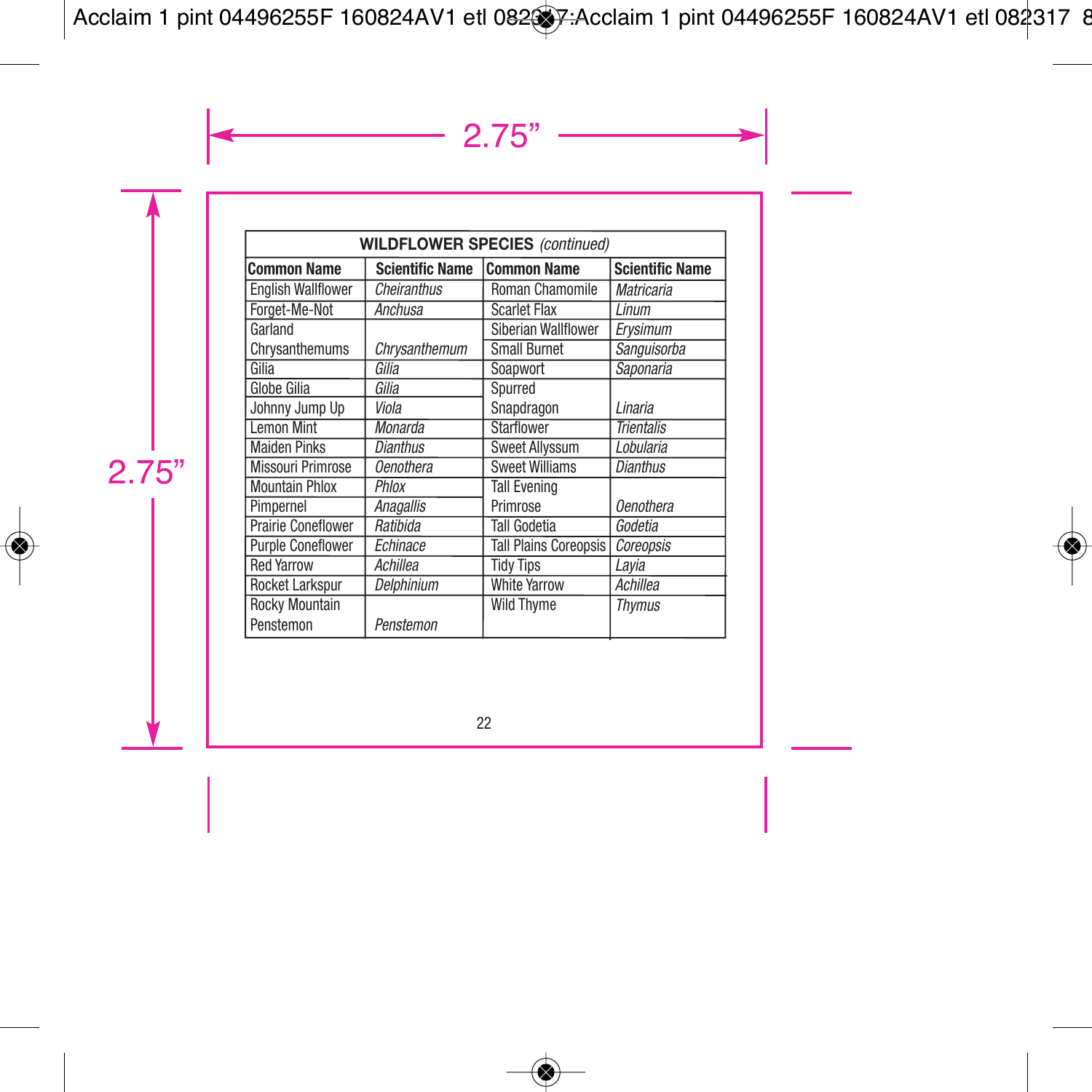#### **ESTABLISHED DESIRABLE NATIVE GRASSES**

| <b>Common Name</b>  | <b>Scientific Name</b> |
|---------------------|------------------------|
| <b>Big Bluestem</b> | Andropogon             |
| <b>Blue Grama</b>   | <b>Bouteloua</b>       |
| Little Bluestem     | Andropogon             |
| Sideoats Grama      | <b>Bouteloua</b>       |

#### **Acclaim Extra Herbicide will control the following grass weeds:**

| <b>Common Name</b>                 | <b>Scientific Name</b> |
|------------------------------------|------------------------|
| <b>Smooth Crabgrass</b>            | Digitaria ischaemum    |
| <b>Hairy Crabgrass</b>             | Digitaria sanguinalis  |
| <b>Goosegrass/Silver Crabgrass</b> | Eleusine indica        |
| Barnyardgrass                      | Echinochloa crus-galli |
| <b>Foxtail Species</b>             | Setaria spp.           |
| <b>Panicum Species</b>             | Panicum spp.           |
| Johnsongrass                       | Sorghum halepense      |
| <b>Wild Oats</b>                   | Avena fatua            |
| <b>Roughstalk Bluegrass</b>        | Poa trivialis          |
| Sandbur                            | Cenchrus incertus      |
| Shattercane                        | Sorghum bicolor        |
| Japanese Stiltgrass                | Microsteaium Vimineum  |

#### **APPLICATION INFORMATION**

Acclaim Extra Herbicide controls only grasses that have emerged at the time of spraying. Young, actively growing grassy weeds are more easily controlled than the larger grass weeds. Refer to the following application rate and timing recommendation chart for dosages. Avoid applications to grass under drought stress.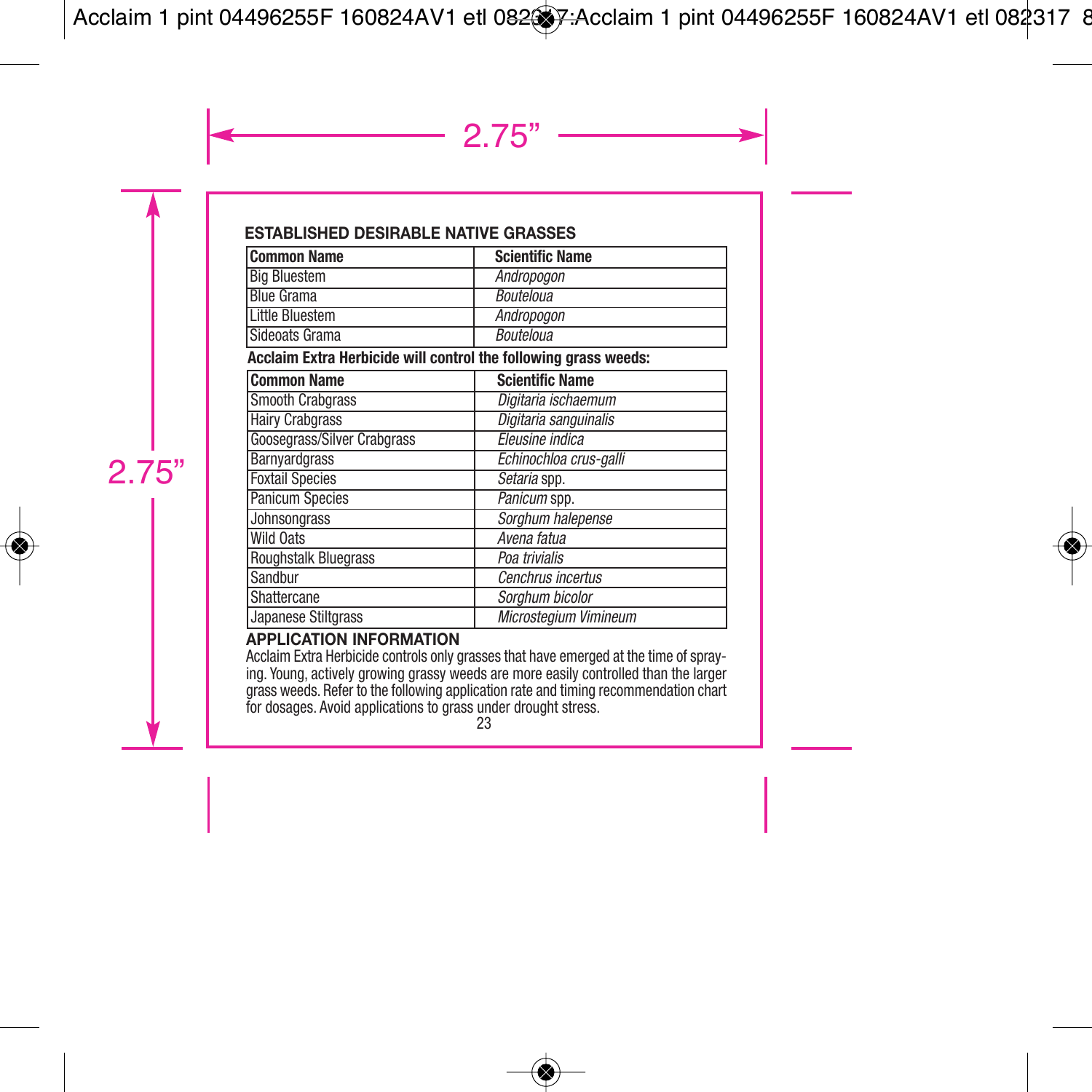# **ACCLAIM EXTRA HERBICIDE USE RATES PER ACRE**

| <b>Grass Weed Growth Stage</b>           | FI 0z/A       | Pints/A       |  |
|------------------------------------------|---------------|---------------|--|
| <b>ANNUAL GRASSES</b>                    |               |               |  |
| 1 Tiller                                 | 16            | 1.00          |  |
| 2 Tillers                                | 20            | 1.25          |  |
| 4 Tillers                                | 28            | 1.75          |  |
| 5 Tillers                                | 39            | 2.44          |  |
| <b>Grass Weed</b><br><b>Growth Stage</b> | fl oz/100 Gal | Pints/100 Gal |  |
| <b>SEEDLING</b><br><b>JOHNSONGRASS</b>   |               |               |  |
| Up to 12 inches                          | 16            | 1.00          |  |
| 12 to 24 inches                          | 20            | 1.25          |  |
| RHIZOME<br><b>JOHNSONGRASS</b>           |               |               |  |
| Up to 12 inches                          | 28            | 1.75          |  |
| 24 to 60 inches                          | 39            | 2.44          |  |
| <b>Repeat Applications</b>               |               |               |  |
| Up to 12 inches                          | 11            | 0.69          |  |
| 2 to 24 inches                           | 24            | 1.50          |  |
| 24 to 60 inches                          | 39            | 2.44          |  |

#### **Spray Application for Rights-of-Way**

Apply with ground equipment using 30 to 100 gal of water/A and 30 to 60 psi of water<br>to uniformly cover the vegetation in the area to be treated. Use a fixed boom, off-<br>center nozzles or boomless straight stream nozzles pr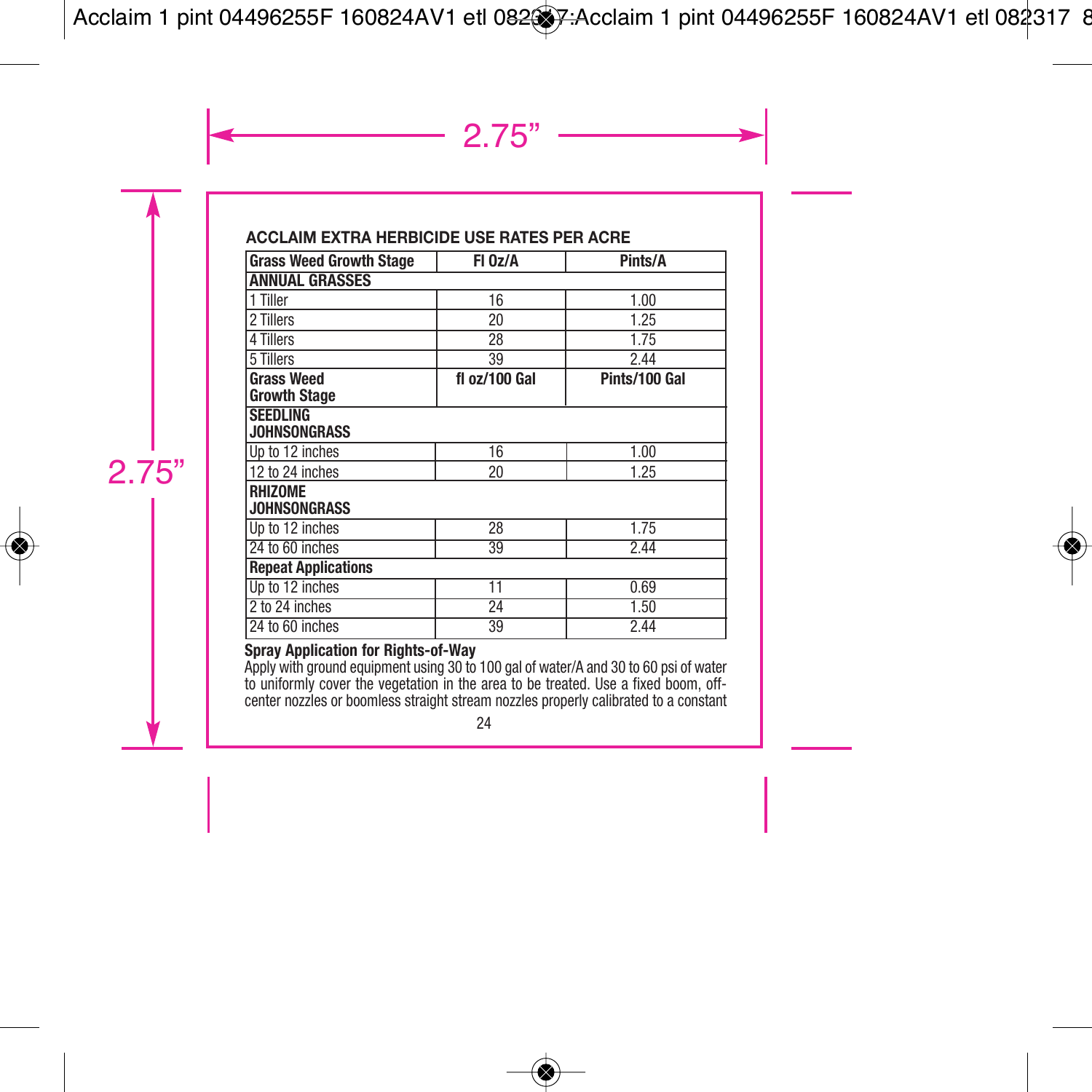speed of travel and rate of delivery. Allow mowed areas to regrow for at least 14 days before applying Acclaim Extra Herbicide.

#### **Spray Application for Spot Treatments**

Add 40 fl oz of Acclaim Extra Herbicide per 100 gal of water and spray target weed thoroughly to the point of spray deposit runoff. Optimum results occur when spray pressure is sufficient to provide retention of spray deposit on target weed.

#### **DIRECTIONS FOR USE OF ACCLAIM EXTRA HERBICIDE IN TANK MIXES**

For improved turfgrass tolerance and improved annual grass and Johnsongrass control, a tank mix of Acclaim Extra Herbicide and Fusilade® 2000 Herbicide must be applied on roadside rights-of-way. For best results, Acclaim Extra Herbicide must be applied at 7 fl oz/A and Fusilade 2000 Herbicide must be applied at 12 to 14 fl oz/A. When utilizing this tank mix, the annual grasses must be 1 leaf to 2 tillers in size; the rhizome Johnsongrass must be 10 to 25 inches in size. Crop oil concentrate must be added to this tank mix at 1% v/v (1 qt/25 gal of spray solution).

## **REPEAT APPLICATION INFORMATION**

Repeat applications of Acclaim Extra Herbicide may be required under the following conditions (refer to Application Rate And Timing Recommendation Chart for dosages): (a) Continued grass weed seed germination after the initial application.

(b) When dense populations of weeds prevent thorough spray coverage of the entire leaf surface of the target weeds.

Do not apply more than a total of 120 fl oz/A (2.75 fl oz/1,000 sq ft) per year. Avoid applying a second application of Acclaim Extra Herbicide sooner than 14 days after the first application. A second Acclaim Extra Herbicide application must only be made to grass weeds with vigorous regrowth.

# **SURFACTANTS AND CROP OILS**

The addition of a nonionic surfactant or paraffin-based crop oil at a rate of 32 fl oz/100 gal of spray solution is prescribed for spray volumes between 30 and 100 gal/A. Thorough spray coverage is extremely important for optimum results.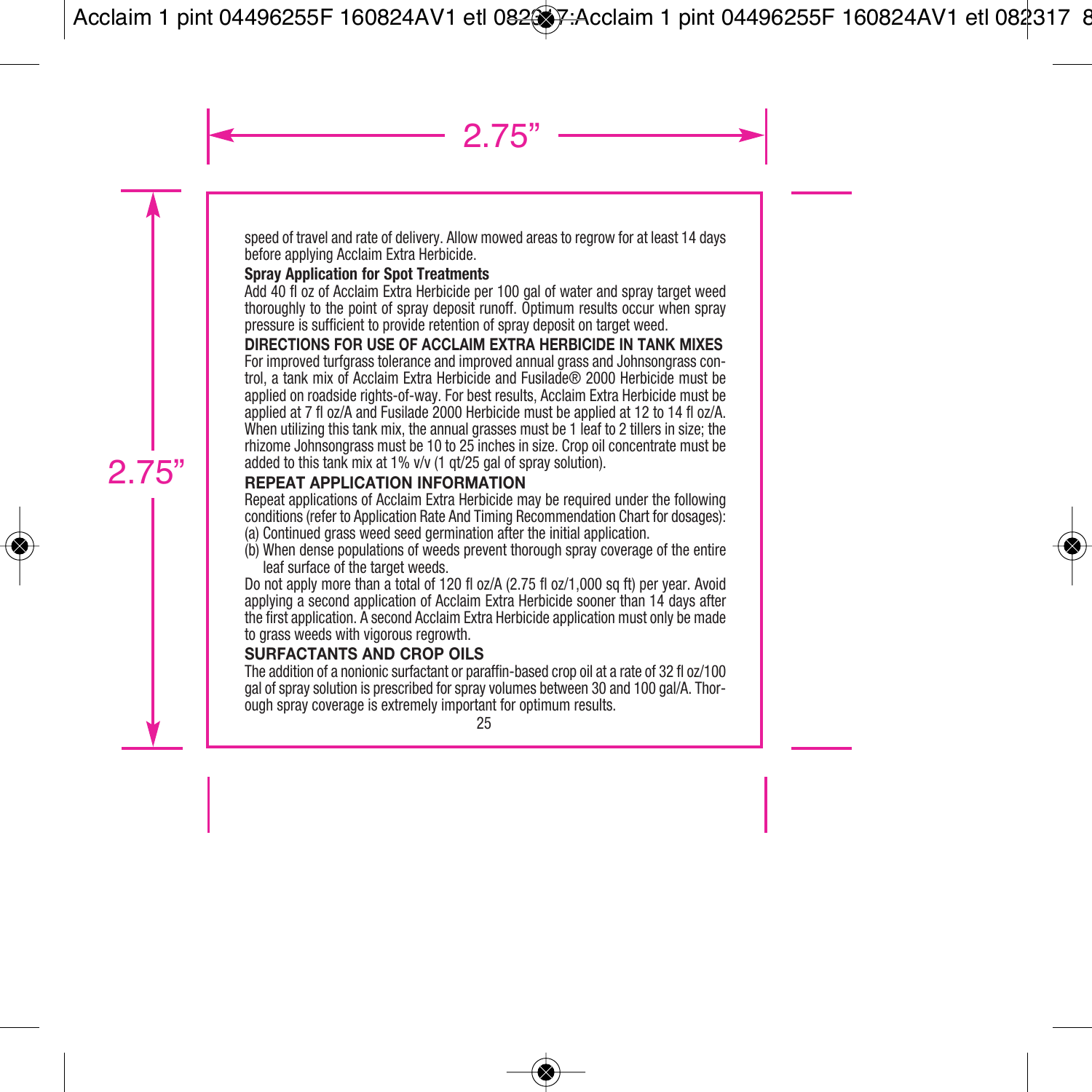# **NOTES FOR WEED CONTROL IN RIGHTS-OF-WAY**

- 1. Adequate soil moisture will enhance the performance of Acclaim Extra Herbicide. Reduced control may occur with Acclaim Extra Herbicide applied under DROUGHT STRESS conditions.
- 2. Rainfall within one hour following application may cause a reduction in grass control.
- 3. Broadleaf herbicides containing 2,4-D will reduce the effectiveness of Acclaim Extra Herbicide. Tank mixes with Telar3, Escort3, or Garlon4 are recommended. Do not apply Acclaim Extra Herbicide 5 days before a 2,4-D application or within 21 days following a 2.4-D application. DO NOT TANK MIX with any herbicides when applying Acclaim Extra Herbicide to wildflower species.
- 4. Acclaim Extra Herbicide is a selective grass weed herbicide and has little or no activity on broadleaf plants or sedges.
- 5. Fescues and ryegrass may be overseeded immediately following Acclaim Extra Herbicide applications. All other grass species must be overseeded after a 21 day waiting period.
- 6. Applications to Bermudagrass may result in temporary injury. Bermudagrass must be well established at the time of application, or severe injury may result.

## **STORAGE AND DISPOSAL**

Do not contaminate water, food, or feed by storage or disposal. **PESTICIDE STORAGE**

Store in original container and keep tightly closed when not in use. Store in a cool dry place. Avoid cross-contamination with other pesticides.

#### **PESTICIDE DISPOSAL**

Pesticides wastes are toxic. Improper disposal of excess pesticide, spray mixture, or rinsate is a violation of Federal Law. If these wastes cannot be used according to label instructions, contact your State Pesticide or Environmental Control Agency or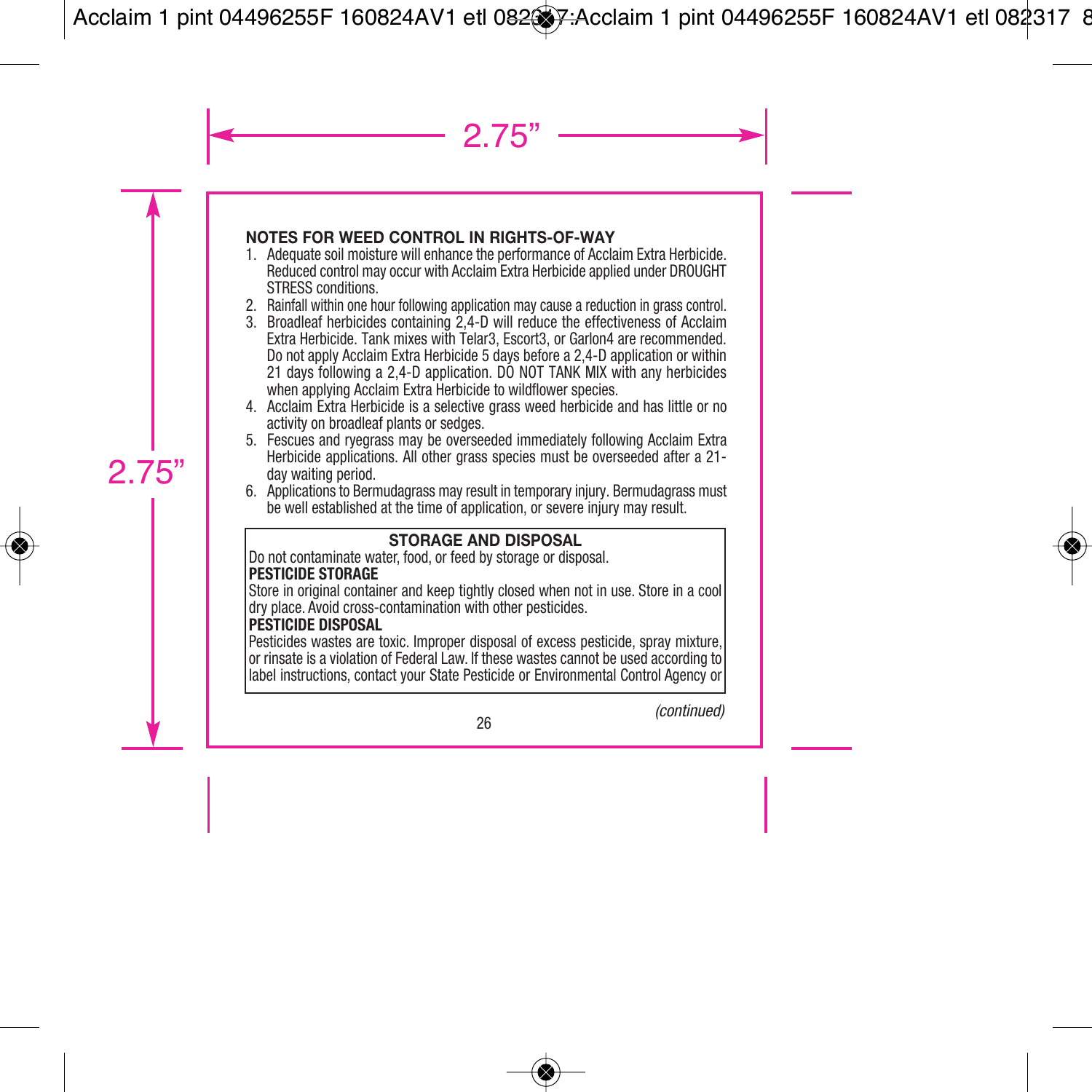## **STORAGE AND DISPOSAL** *(continued)*

Hazardous Waste representative at the nearest EPA regional office for guidance in proper disposal methods.

## **CONTAINER HANDLING**

Non refillable container. Do not reuse or refill this container. Triple rinse container (or equivalent) promptly after emptying.

Triple rinse as follows: Empty the remaining contents into application equipment or a mix tank and drain for 10 seconds after the flow begins to drip. Fill the container ¼ full with water and recap. Shake for 10 seconds. Pour rinsate into application equipment or a mix tank or store rinsate for later use or disposal. Drain for 10 seconds after the flow begins to drip. Repeat this procedure two more times.

Then offer for recycling if available or puncture and dispose of in a sanitary landfill, or by incineration.

**IMPORTANT: <b>READ BEFORE** USE<br>**Read the entire Directions for Use, Conditions, Disclaimer of Warranties and Limita**tions of Liability before using this product. If terms are not acceptable, return the unopened product container at once.

By using this product, user or buyer accepts the following Conditions, Disclaimer of Warranties and Limitations of Liability.

**CONDITIONS:** The directions for use of this product are believed to be adequate and must be followed carefully. However, it is impossible to eliminate all risks associated with the use of this product. Crop injury, ineffectiveness or other unintended consequences may result because of such factors as weather conditions, presence of other materials, or the manner of use or application, all of which are beyond the control of Bayer CropScience LP. All such risks shall be assumed by the user or buyer.

**DISCLAIMER OF WARRANTIES:** TO THE EXTENT CONSISTENT WITH APPLICABLE LAW, BAYER CROPSCIENCE LP MAKES NO OTHER WARRANTIES, EXPRESS OR IM-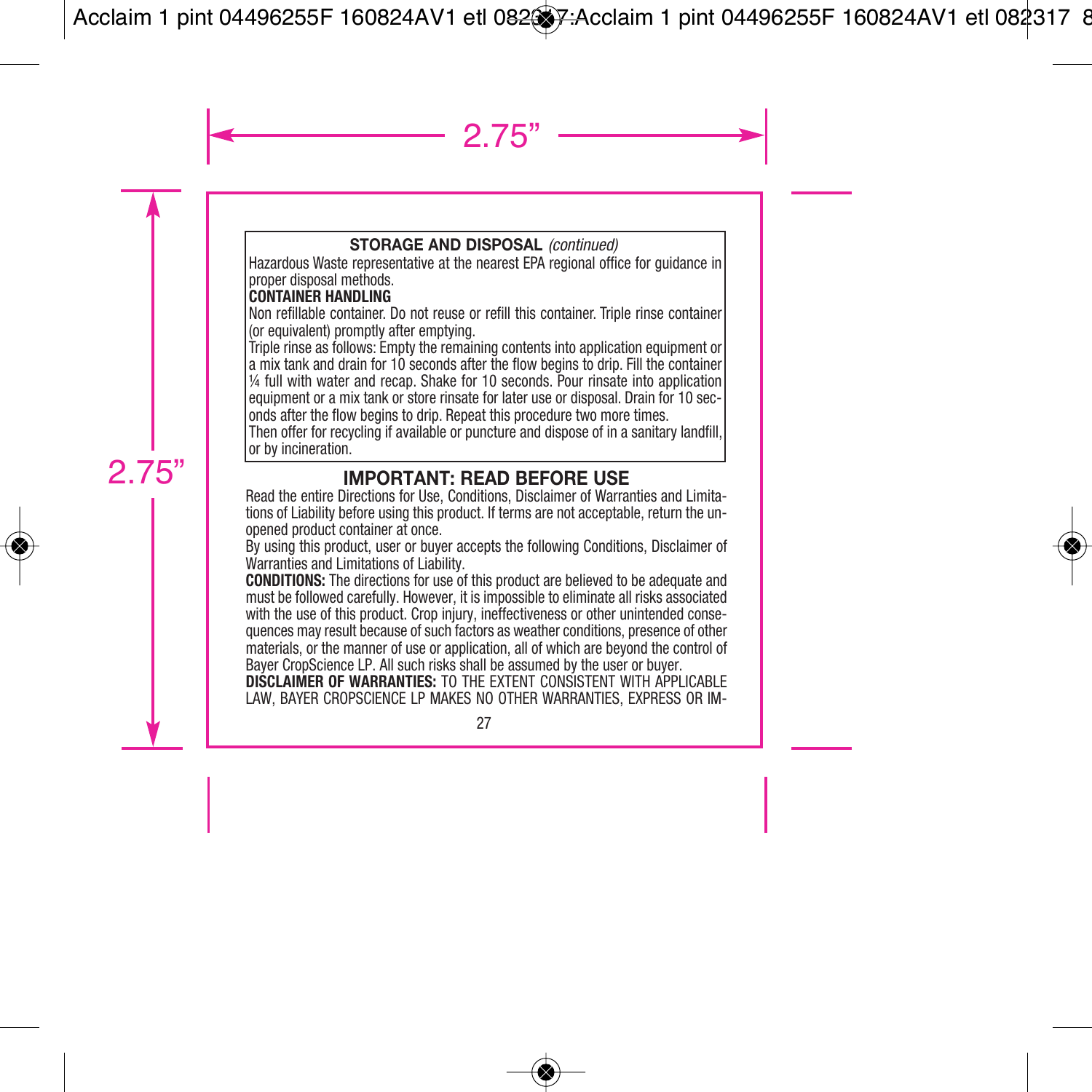PLIED, OF MERCHANTABILITY OR OF FITNESS FOR A PARTICULAR PURPOSE OR OTH-ERWISE, THAT EXTEND BEYOND THE STATEMENTS MADE ON THIS LABEL. No agent of Bayer CropScience LP is authorized to make any warranties beyond those contained herein or to modify the warranties contained herein. TO THE EXTENT CONSISTENT WITH APPLICABLE LAW, BAYER CROPSCIENCE LP DISCLAIMS ANY LIABILITY WHAT-SOEVER FOR SPECIAL, INCIDENTAL OR CONSEQUENTIAL DAMAGES RESULTING FROM THE USE OR HANDLING OF THIS PRODUCT.

**LIMITATIONS OF LIABILITY:** TO THE EXTENT CONSISTENT WITH APPLICABLE LAW, THE EXCLUSIVE REMEDY OF THE USER OR BUYER FOR ANY AND ALL LOSSES, IN-JURIES OR DAMAGES RESULTING FROM THE USE OR HANDLING OF THIS PRODUCT, WHETHER IN CONTRACT, WARRANTY, TORT, NEGLIGENCE, STRICT LIABILITY OR OTH-ERWISE, SHALL NOT EXCEED THE PURCHASE PRICE PAID, OR AT BAYER CROP-SCIENCE LP'S ELECTION, THE REPLACEMENT OF PRODUCT.

Barricade® and Fusilade® are registered trademarks of Syngenta.

Dacthal ® is a registered trademark of AMVAC Chemical Corporation.

Tupersan® is a registered trademark of Gowan Company, LLC.

Dimension®, Confront ®, and Turflon® are registered trademarks of Dow AgroSciences LLC. Acclaim® and Ronstar® are registered trademarks of Bayer.

Printed in the U.S.A.

**Produced for: Bayer Environmental Science A Division of Bayer CropScience LP 2 T. W. Alexander Drive Research Triangle Park, NC 27709**

Bayer